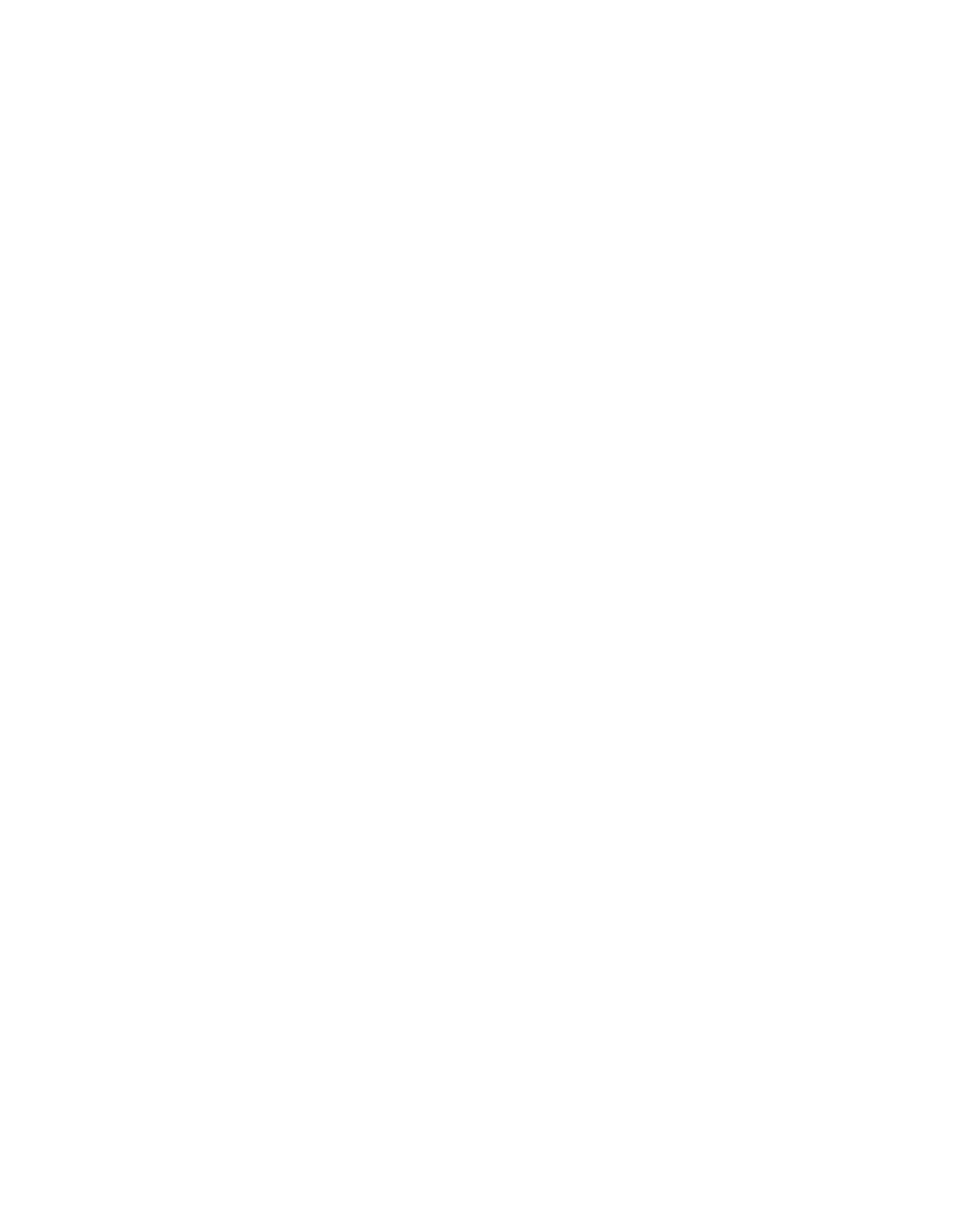**EUROPEAN UNIVERSITY INSTITUTE, FLORENCE MAX WEBER PROGRAMME**

*Algeciras Revisited: European Crisis and Conference Diplomacy, 16 January – 7 April 1906* 

**HEATHER JONES**

EUI Working Paper **MWP** 2009/01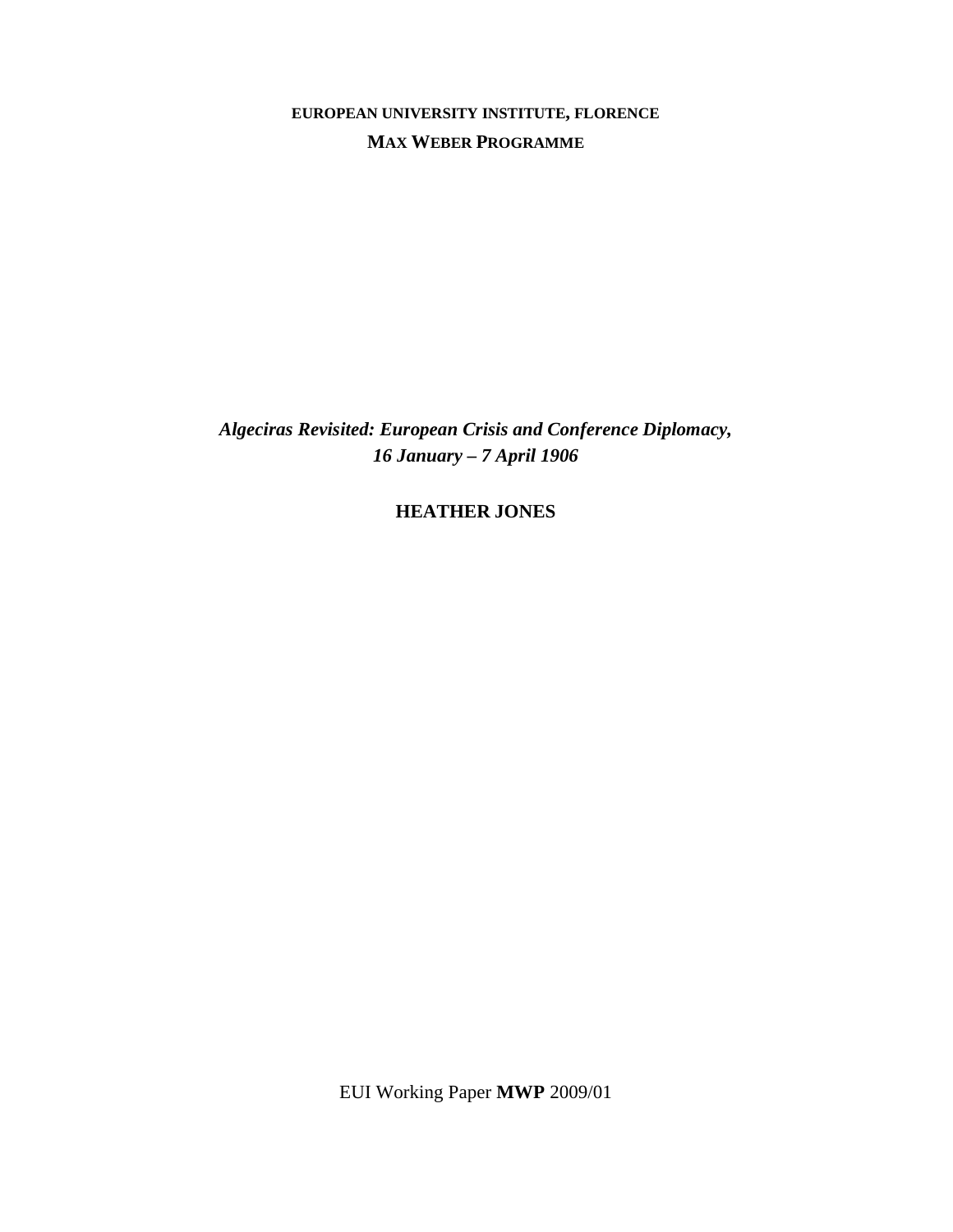This text may be downloaded for personal research purposes only. Any additional reproduction for other purposes, whether in hard copy or electronically, requires the consent of the author(s), editor(s). If cited or quoted, reference should be made to the full name of the author(s), editor(s), the title, the working paper or other series, the year, and the publisher.

The author(s)/editor(s) should inform the Max Weber Programme of the EUI if the paper is to be published elsewhere, and should also assume responsibility for any consequent obligation(s).

ISSN 1830-7728

© 2009 Heather Jones

Printed in Italy European University Institute Badia Fiesolana I – 50014 San Domenico di Fiesole (FI) Italy www.eui.eu cadmus.eui.eu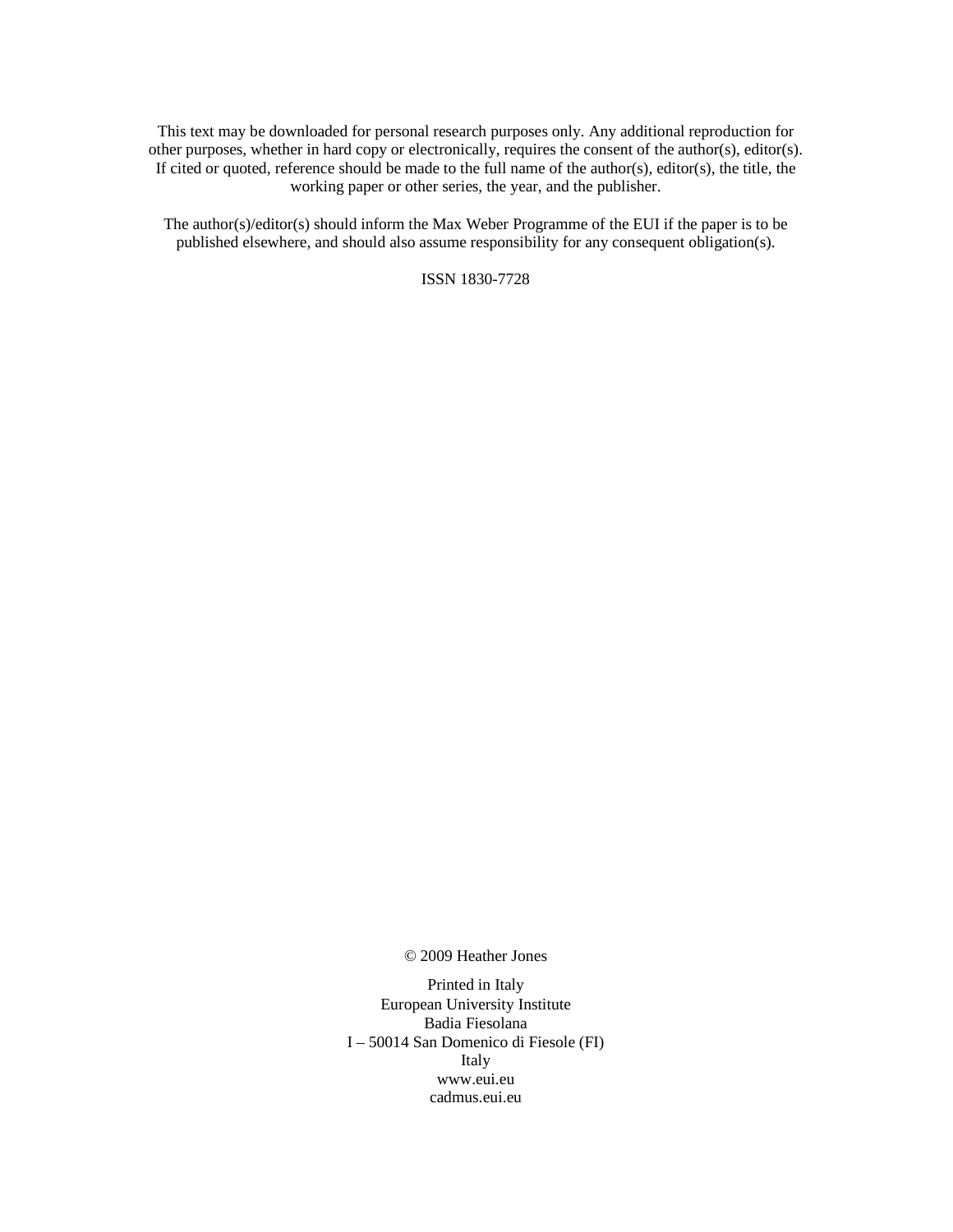# **Abstract**

In 1905, Europe was faced with a serious diplomatic crisis over Morocco. In fact, the tensions this crisis unleashed were so significant that to this day it is constantly cited as one of the factors that led to the outbreak of war in 1914. Yet despite the almost universal consensus among historians as to the importance of the 'First Moroccan Crisis' its peaceful resolution through an international conference at Algeciras in 1906 remains an under-researched theme. Little attention has been paid to how European states successfully defused this crisis situation, without resort to war, through painstaking negotiation. This article aims to reassess Algeciras, through a case study of the conference, which examines its significance in terms of two key questions. First, it will look at what the Algeciras conference reveals about the system of international relations in 1906. Second, it will explore how German imperialism towards Morocco manifested itself and whether in the Moroccan case we can draw any broader conclusions to add to the wider historiographical debate as to whether Germany followed the norms of the international colonial system during this period or broke with them. The article will contend that the German attempt to gain colonial influence in Morocco offers a valuable insight into Germany's position within the international imperial system and its role in the late imperialism of the immediate prewar years. It will conclude by suggesting that although overall the international system was remarkably robust in 1906, Algeciras marked a diplomatic turning point in German imperial policy and revealed underlying tensions between the evolving European alliance system and an older system of 'diplomatic imperialism.'

#### **Keywords**

Algeciras, Morocco, 1905, 1906, Conference, Moroccan Crisis, imperialism, Germany, France, Entente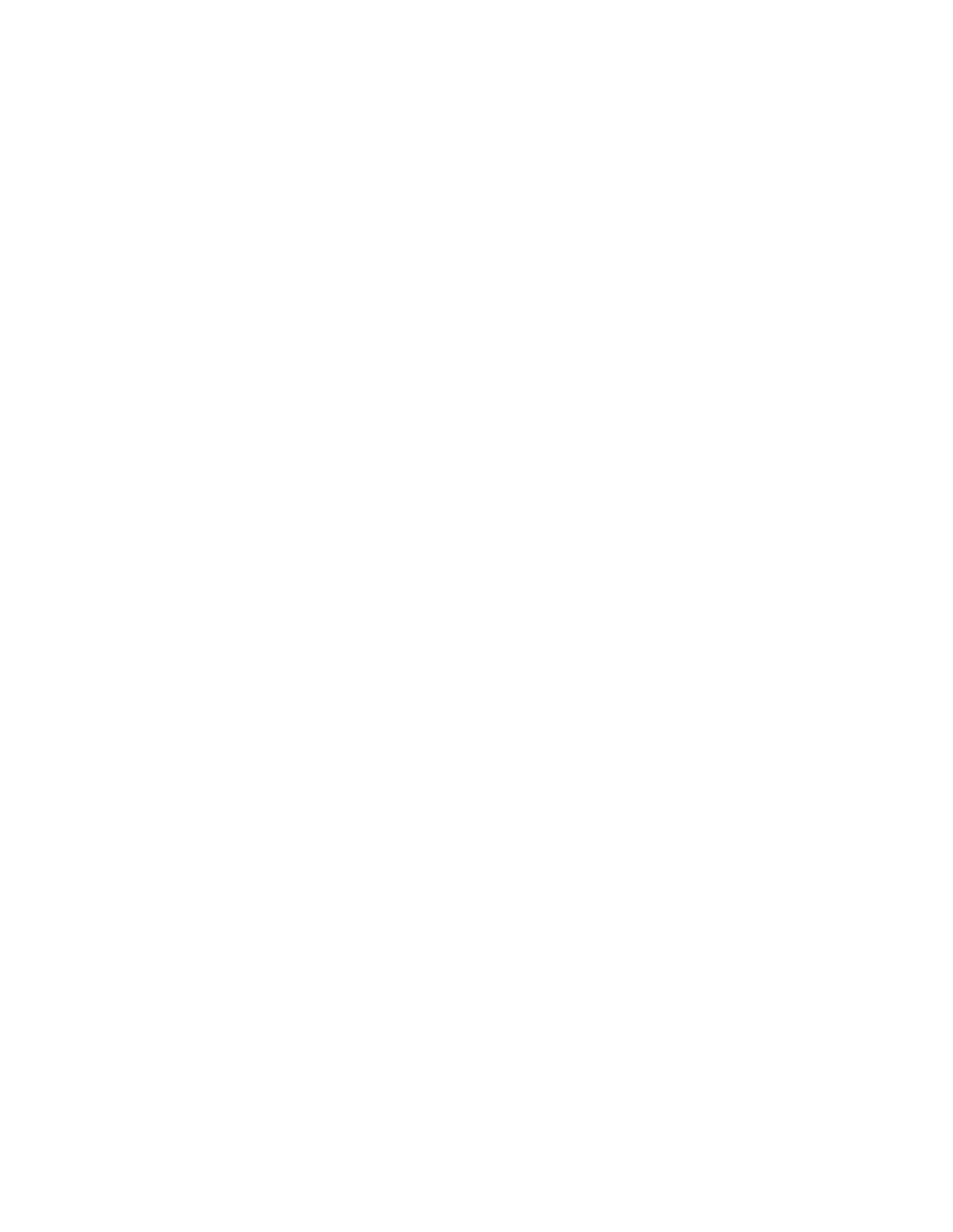# **Introduction**

 $\overline{a}$ 

In 1905, Europe was faced with a serious diplomatic crisis over Morocco. In fact, the tensions this unleashed were so significant that to this day the crisis is constantly cited as one of the factors that led to the outbreak of war in 1914.<sup>1</sup> Yet despite the almost universal consensus among historians as to the importance of the 'First Moroccan Crisis' its peaceful resolution through an international conference at Algeciras in 1906 remains an under-researched theme.<sup>2</sup> Little attention has been paid to how European states successfully defused this crisis situation, without resort to war, through painstaking negotiation.

This article aims to reassess Algeciras, through a case study of the conference which examines its significance in terms of two key questions. First, it will look at what the Algeciras conference reveals about the system of international relations in 1906. As Matthias Schulz has recently argued, historians need to look more closely at the existence of a 'Concert of Europe' before 1914 and the "behavioral norms, international procedures of collective decision-making and other principles and practices," such as diplomatic conferences, that it used to resolve international problems.<sup>3</sup> Algeciras offers a prime example of how such processes operated – rather than being seen as a turning-point on the road to war, it can be interpreted as an example of how a sophisticated system of international 'grand diplomacy' actually kept peace in Europe. Moreover, the Algeciras conference allows us to explore whether this international system of conflict resolution, through diplomacy and conferences, was already in trouble by 1906 – something which would help explain why it was abandoned in July 1914, despite British attempts to launch negotiations, with such serious consequences for Europe. In this regard, this article contributes to the current historiographical debate regarding the period 1900-1914 which focuses upon whether war in 1914 was a logical, predictable outcome of long-term trends in prewar politics or actually marked a break with them.<sup>4</sup> A mere eight years before the Great War, the conference of Algeciras thus provides both an insight into the workings of the prewar international 'Concert' and a litmus test as to its robustness, as this paper will show. This, in turn, will allow us to reassess the real role of imperialism in disrupting the 'Concert of Europe.'

Second, the conference of Algeciras is relevant to the ongoing historiographical debate regarding the nature of German imperialism. Recent works by Jürgen Zimmerer and Isabel Hull, among others, have highlighted the violent nature of the German colonial project in Africa, with particular emphasis upon the horrific genocide of the Herero population between 1904 and 1907 and its legacies for German military culture.<sup>5</sup> Both point to this 1904-07 experience as a turning-point in the German imperial project. A recent pivotal article by Robert Gerwarth and Stephan Malinowski has, in turn, tried to

2 The major historiographical works in English on Algeciras are still E. N. Anderson's *The First Moroccan Crisis, 1904- 1906*, published in 1930 and Geoffrey Butler's chapter on Anglo-German rivalry at the conference, published in 1967. E. N. Anderson, *The First Moroccan Crisis, 1904-1906* (Chicago: 1930); Butler, Geoffrey, "Anglo-German Rivalry at the Algeciras Conference," in P. Gifford and Wm. Roger Louis eds, *Britain and Germany in Africa: Imperial Rivalry and Colonial Rule* (New Haven: Yale University Press, 1967).

<sup>&</sup>lt;sup>1</sup> To give but a few examples, see its brief mention in Völker Berghahn, *Imperial Germany, 1871-1914. Economy, Society, Culture and Politics* (Oxford: 1994), p 279 or the overview discussion in David Stevenson's *1914-1918. The History of the First World War* (London: 2004), p. 19, where it is described as the 'first big pre-war diplomatic crisis.' See also the very short overview in Hew Strachan, *The First World War,* vol. 1, *To Arms* (Oxford: 2001), p. 16.

<sup>&</sup>lt;sup>3</sup> Matthias Schulz, "Did Norms Matter in Nineteenth-Century International Relations? Progress and Decline in the 'Culture of Peace' before World War I" in Holger Afflerbach and David Stevenson eds, *An Improbable War? The Outbreak of World War I and European Political Culture before 1914* (Oxford; New York: Berghahn, 2007), p. 43.

<sup>4</sup> On this debate see: Holger Afflerbach and David Stevenson, "An Improbable War? The Outbreak of World War I and European Political Culture Before 1914" in Afflerbach and Stevenson eds, *An Improbable War,* pp.1-11. On the origins of the war see: E. R. May and S. R. Williamson, Jr, 'An Identity of Opinion: Historians and July 1914,' *Journal of Modern History* (2007).

<sup>5</sup> Jürgen Zimmerer, *Von Windhuk nach Auschwitz. Beiträge zum Verhältnis von Kolonialismus und Holocaust* (Münster: 2007); Isabel V. Hull, *Absolute Destruction. Military Culture and the Practices of War in Imperial Germany* (Ithaca; London: 2005)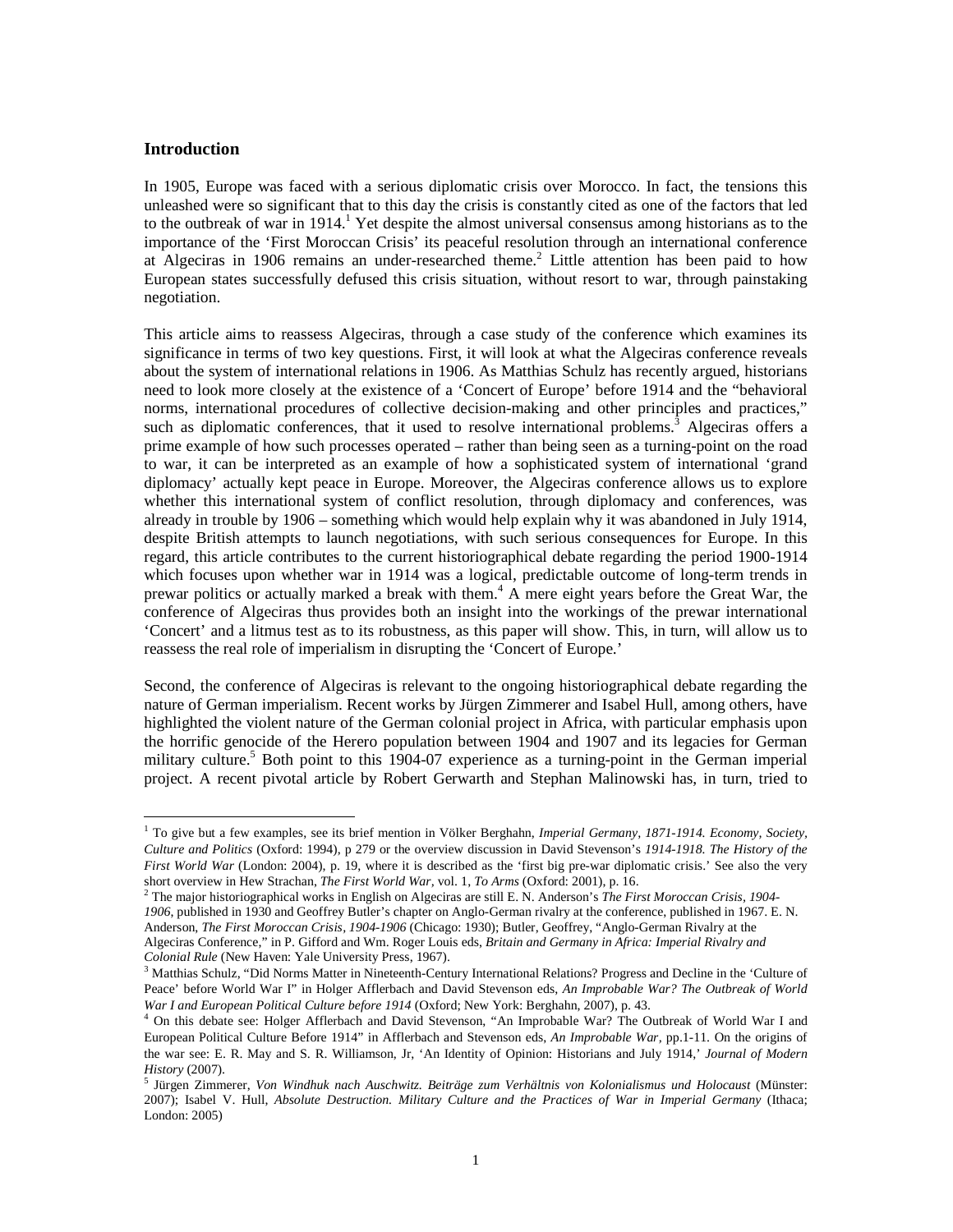contextualize this German colonial violence in South-West and East Africa, arguing that it did not mark an international watershed in terms of violence against indigenous populations; similar colonial practices of conquest and exploitation were practiced by other contemporary imperial powers, including the United States and France.<sup>6</sup> However, this historiographical debate has been focused particularly upon German military violence in its southern African colonies; Germany's aims and actions towards North African colonial acquisition during the same period have not been discussed. Revisiting the conference of Algeciras, which occurred at the same time as the Herero and Nama wars, allows us to view German imperialism from another angle. This is in no way to deflect from the vital importance of the current discussions regarding Germany's appalling record in South-West and East Africa. Rather it is to ask how German imperialism towards Morocco manifested itself and whether in the Moroccan case we can draw any broader conclusions to add to the wider historiographical debate as to whether Germany followed the norms of the international colonial system during this period or broke with them. The German attempt to gain colonial influence in Morocco, in other words, offers a valuable insight into Germany's position within the international imperial system and its role in the late imperialism of the immediate prewar years.

Morocco, of course, it must be noted, was a very different case from German South-West or German East Africa. In 1905-6, Morocco, unlike Germany's southern colonies, had not yet been colonized and Germany was involved in jockeying for favorable trading rights in Moroccan territory, in the face of competition from other Great Powers, notably France and Spain. This involved German negotiations with the local regime, the Sultan and his court, as well as a long drawn out process of high diplomacy between the Great Powers, all of which limited Germany's room for manoeuvre.

The Moroccan Crisis of 1905 and the subsequent conference of Algeciras thus epitomize imperialism at its most economic and diplomatic; the violence involved in conquering colonial territory through warfare or quashing insurrections using military force played less of a role in Morocco at this stage. It was the allocation of economic rights that mattered. This was part of a greater economic colonization strategy, which the French termed *pénétration pacifique* (peaceful penetration)*,* perhaps best explained in Immanuel Wallerstein's 'world systems theory' which outlines how economies beyond the centre of the advanced European powers were penetrated and controlled or 'peripheralized' in the interests of the centre within a burgeoning 'world' economic system.<sup>7</sup> The conference of Algeciras in 1906 thus serves as a reminder that colonialism in 1905-1906 took many forms; the violent genocide in Germany's southern African colonies was paralleled by German claims to be the protector of the Sultan's interests, and the economic interests of the Moroccan people.

However, although there was clearly a stark contrast between the level of violence used to quash the Herero uprising and the German conciliatory attempts to woo the Sultan, this should did not lead us to overlook the crucial role that threats of violence played in the Moroccan case in 1905-6. Significantly, Germany gained leverage against competing colonial powers with interests in Morocco by threatening to go to war with other European states if its demands regarding Morocco were not met. The question of violence also underpinned the negotiations between the powers at the Algeciras conference regarding trading rights in Morocco: the powers argued that the Moroccan state could not protect European traders who, they claimed, were being attacked and as a result Morocco should cede policing rights to European states. In this way, the most fundamental definition of state sovereignty in Weberian political theory – the state's sole legitimate right to use force – was removed from the Moroccan regime at Algeciras. This was a process of colonialisation by stealth as the allocation of European economic spheres of influence in Morocco was accompanied by the allocation of the right to police. This kind of colonialism – the allocation of 'spheres of influence' rather than the direct takeover of a country by a conquering army – was often a prelude to later colonial violence: after acquiring initial trading rights, imperial powers frequently occupied a territory to protect their

<sup>&</sup>lt;sup>6</sup> Robert Gerwarth and Stephan Malinowski, "Der Holocaust als 'kolonialer Genozid'? Europäische Kolonialgewalt und nationalsozialistischer Vernichtungskrieg,' *Geschichte und Gesellschaft*, 33, 2007, pp. 439-466.

<sup>7</sup> Donald Bloxham, *The Great Game of Genocide. Imperialism, Nationalism and the Destruction of the Ottoman Armenians* (Oxford: 2005), p. 18.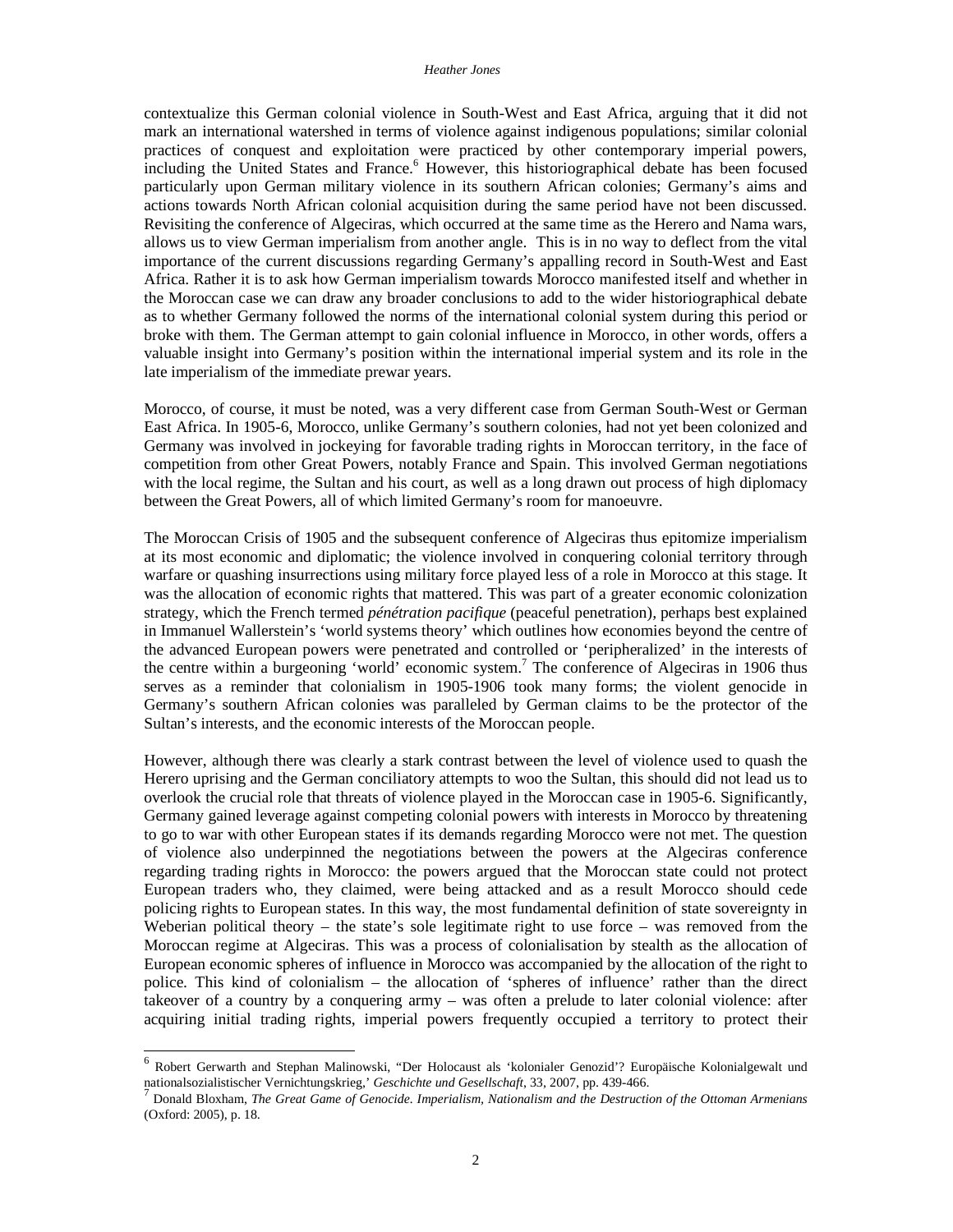economic interests and used military force to sustain their hegemony, a cycle which could lead to outright colonial annexation of the area. All the Great Powers in 1905-6 were aware that this was the likely outcome for Morocco; thus ultimate colonialization was the prize that lurked behind the veneer of the Algeciras negotiations about trade and policing.

Given this reality, the focus in the following analysis will be upon the fraught question of policing in Morocco, which dominated the Algeciras conference, as policing was deeply implicated in sovereignty issues. Thus a micro-analysis of the conference discussions on policing is particularly revealing of both the international system for resolving colonial disputes and Germany's imperial policy towards Morocco.<sup>8</sup>

# **The Morocco Question and the 'Concert of Europe'**

Morocco has become synonymous with prewar Franco-German animosity. Bordering upon France's North African colonies of Tunisia and Algeria and governed by a weak Sultan who was fighting a rival claimant to the Sultanate, it was seen by the French as an extremely desirable colonial acquisition, a means of securing North African hegemony. As one of the last remaining uncolonized parts of Africa, it had also attracted the attention of Germany, engaged in its new policy of *Weltpoltik*  or, in the famous words of Chancellor Bernhard von Bülow, the search for 'a place in the sun.'<sup>9</sup> Ultimately, these two countries' competing claims led to a clash over Morocco in 1905 that raised real fears of war in the European press: for example, the *Journal de Rouen* asked "Is it to be peace? Is it to be war?" and the *Potsdamer Tageszeitung* stated that world peace depended on the Algeciras conference.<sup>10</sup> Friedrich von Holstein, the secretive director of the Political Division of the German Foreign Ministry, claimed in January 1906 that there was a danger that France: "might seek to create a *fait accompli* by invading Morocco. The Sultan would appeal to the Emperor [the German Kaiser] and war would be the result."<sup>11</sup> Thus the 1905 crisis was real and sustained; moreover, like any international political crisis, it risked escalation – significantly, contemporaries compared the dispute over Morocco to the contested Balkan region and discussed whether the international policing system adopted in Macedonia might serve as a model for Morocco.<sup>12</sup> Yet while the Balkans drew neighbouring European powers into conflict in 1912, 1913 and again, into a much broader conflagration in 1914, war did not break out between Germany and France over Morocco in 1905- 1906.

Several factors explain why this was the case. First, competition was not unusual in the pre-1914 process of overseas colonialization and a system of international diplomacy had developed between the great powers to navigate disputes peacefully. A number of incidents illustrated this process prior to Morocco: Fashoda provided a remarkably similar example where Britain and France both laid dual claim to the Sudan. Egypt proved another point of Anglo-French tension. The policy of the 'open door' in China offers an additional case. In all these examples, the powers involved had responded to the problem of multiple colonial claims through successful negotiations among themselves – facilitated by the prewar 'Concert of Europe.'

<sup>&</sup>lt;sup>8</sup> This approach is based upon Carlo Ginzburg's argument that "by knowing less, by narrowing the scope of our inquiry, we hope to understand more" made in his article "Latitude, Slaves and the Bible: An Experiment in Microhistory," *Critical Inquiry*, 31 (Spring, 2005), pp. 665-683, p. 665.

<sup>9</sup> Mark Hewitson, *Germany and the Causes of the First World War* (Oxford; New York: Berg, 2004) p. 147.

<sup>10&</sup>lt;br>10 Geheimes Staatsarchiv Preussischer Kulturbesitz (GstA), I Nachlass Radowitz, (D.J.15b) CNr2 Bd 2, Press Cuttings.

<sup>&</sup>lt;sup>11</sup> *British Documents on the Origins of the War*, G.P. Gooch and H. Temperley, eds, (London: 1927), HMSO, 1926-1938, vol. III, no. 240, Sir F. Lascelles, British Ambassador to Germany to Edward Grey, 13 January 1906.

<sup>&</sup>lt;sup>12</sup> Documents Diplomatiques Français, 1871-1914, Ministère des Affaires Étrangères (Paris: 1930), 2<sup>e</sup> série, vol. ix, part i, no. 97, Camille Barrère, French Ambassador to Italy to Maurice Rouvier, French Premier and Minister for Foreign Affairs, 31 January 1906; *Die Grösse Politik der Europäischen Kabinette,* vol. xxi, part 1, no. 7035, Memorandum by Friedrich von Holstein, 22 February 1906.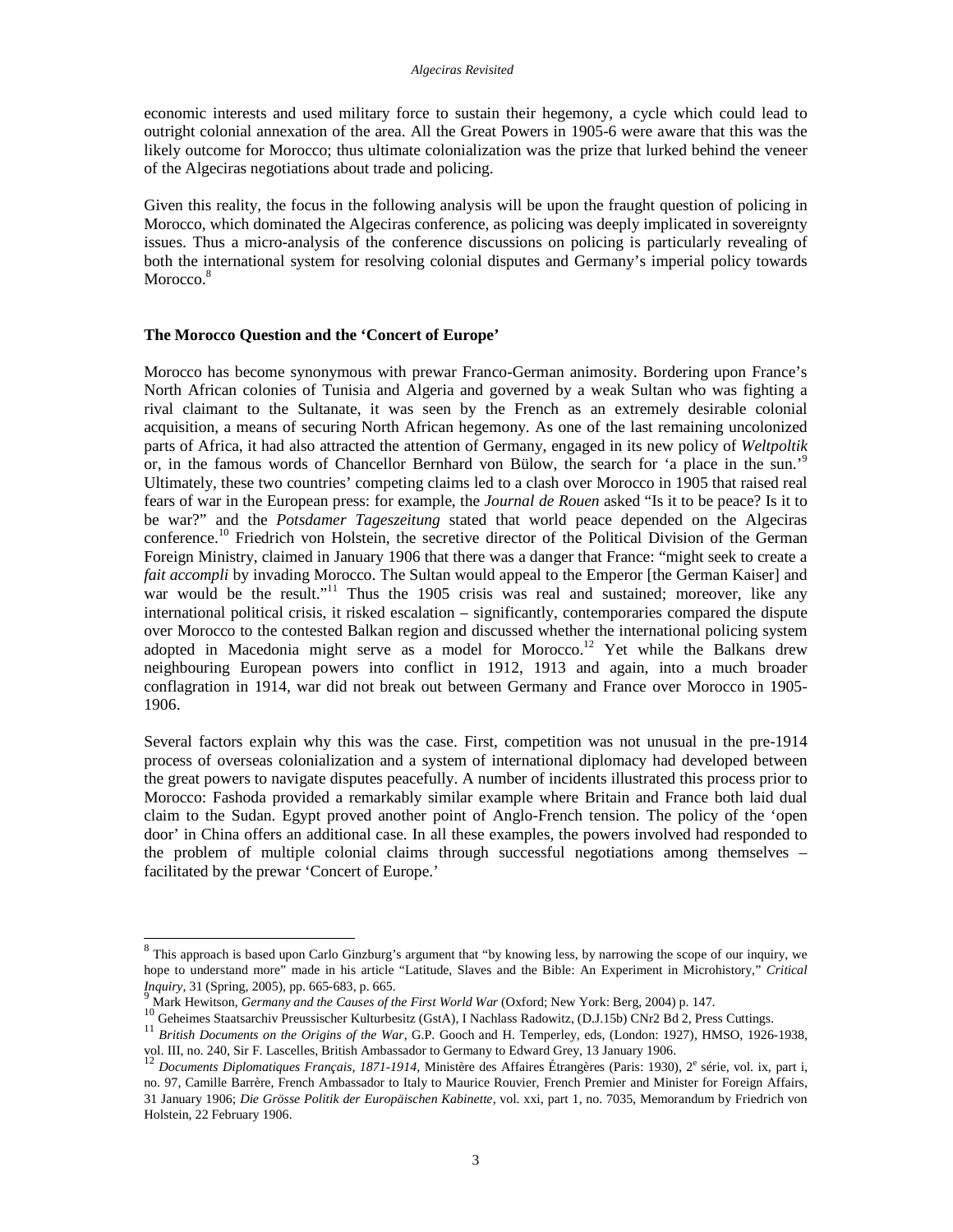Thus the avoidance of war over colonization was not accidental good fortune; nor did imperialism operate in opposition to the 'European balance and Concert of Power' system as some historians and political scientists have argued.<sup>13</sup> By 1900, a sophisticated culture of diplomatic negotiation had developed to enable European states to acquire extra-European colonies without this process leading to war in Europe – tensions between major colonial powers over particular areas were resolved through negotiations, territory swaps and bargaining. This process, which might be termed 'diplomatic imperialism' was one of the major features of the prewar international system. It must be emphasized that this system of 'diplomatic imperialism' was not ideologically anti-war; it merely aimed to avoid conflict between European powers and did not preclude war between the colonizing power and the indigenous people, which continued throughout this period, the most significant examples being the 1911-12 war between Italy and Libya and the German genocidal war against the Herero people in German South-West Africa.<sup>14</sup>

A second factor which strengthened this European system of 'diplomatic imperialism' in the early 1900s was a French shift away from traditional conquest by direct military invasion to prioritizing colonization through *pénétration pacifique* – the economic and cultural infiltration of a country by making it a French sphere of influence. In the case of Morocco, this took the form of providing French bank loans, advice and military assistance. It also involved stirring up dissent within the state to weaken the Sultan: according to the historian, James Cooke, much of the so-called anarchy in Morocco was created by French agents and deliberately exaggerated in the French press.<sup>15</sup> This process of colonization through establishing 'spheres of influence' was subtle and incorporated negotiation with other potential rival powers – in fact given that the emphasis was upon trade, this colonization approach, based upon agreement with other powers, was advantageous, diffusing tensions which might disrupt access to European markets.

*Pénétration Pacifique* meant that France could colonize Morocco with less effort and expense than a military expedition would demand.<sup>16</sup> Championed by the French Foreign Minister Théophile Delcassé, it provides a clear illustration of the parameters within which 'diplomatic imperialism' operated. France carefully arranged a series of treaties with the other European powers which had potential rival claims to Morocco and might object to French infiltration, offering compensation elsewhere in exchange for the recognition that Morocco was a French sphere of influence, in agreements with Italy (1902), Spain (1904) and with Britain in the Entente Cordiale of  $1904<sup>17</sup>$  Following these agreements, in 1905, the French sent a new envoy to Morocco, René Saint-Taillandier who sought to further French influence with the Sultan, proposing reforms and offering French assistance in order to implement them. French influence in Morocco was already strong: by 1905 it had gained certain policing rights along the border with Algeria and informal rights to police two Moroccan ports to protect its trade interests from the internal security problems in Morocco and ostensibly to 'help' the Sultan.<sup>18</sup> France also claimed the greatest financial stake in Morocco of any European power.<sup>19</sup> Through 'diplomatic imperialism' it was well on the way to colonizing the country without destabilizing internal relations between European powers.

<sup>13</sup> See for example the cases made by Paul W. Schroeder and Matthias Schulz in Afflerbach and Stevenson, *An Improbable War*, p. 32.

<sup>14</sup> On the suppression of the Herero and Nama revolts in German South-West Africa 1904-1907 see Isabel Hull, *Absolute Destruction. Military Culture and the Practices of War in Imperial Germany* (New York: 2005), pp. 5-90.

<sup>15</sup> James J. Cooke, *The New French Imperialism 1880-1910. The Third Republic and Colonial Expansion* (Newton Abbot: 1973), p. 109, p. 123.

 $\frac{16}{17}$  Ibid.

<sup>&</sup>lt;sup>17</sup> Anderson, *The First Moroccan Crisis*, p. 31, p. 102 and p. 123.

<sup>18</sup> André Tardieu, *La Conférence d'Algésiras* (Paris : 1907), p. 5, pp. 28-29.

<sup>&</sup>lt;sup>19</sup> *The Times*, 7 February 1906. However, it should be noted that the actual trade statistics for Morocco were unknown and the estimates highly unreliable as the Moroccan government did not keep accurate records or allow the Foreign Consuls in Morocco to do so. Bundesarchiv Berlin, AA R901 bd. 4, Kons-Afrika 5 adh. Jahresberichte des Konsulate Marokko, bd. 2, Nov. 1903 – Nov 1906, 69820 (Microfilm) Abt. I 1869-1906.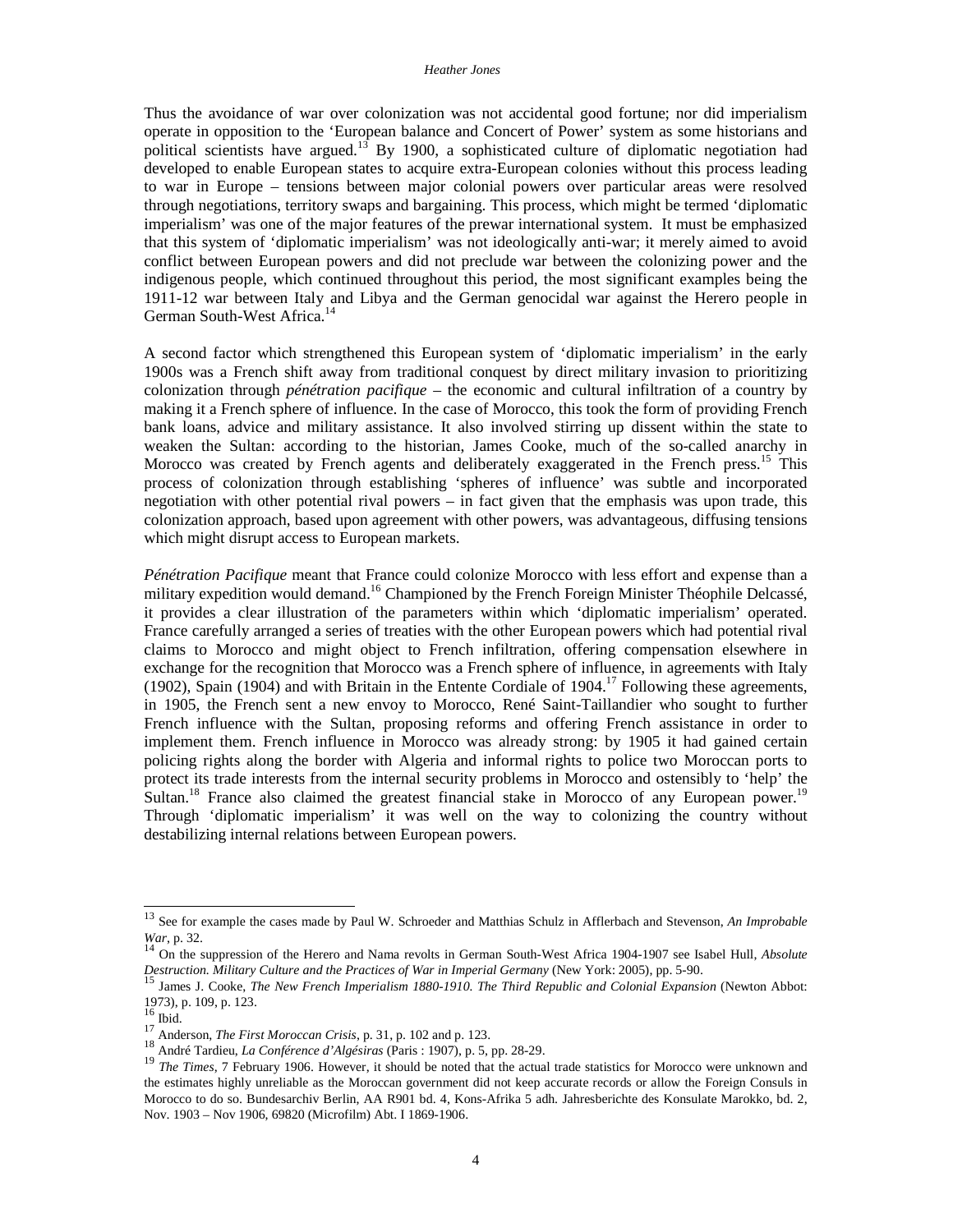In 1905, Germany, too, understood this culture of 'diplomatic imperialism' and recognized the importance of the 'Concert of Europe' in the colonization process. Indeed, this recognition was fundamental to how it responded to the French attempt to establish a sphere of influence in Morocco. Germany was in a difficult situation – domestic colonial and Pan-German lobby groups were pushing for a more aggressive German foreign policy. This trend was fuelled by a widespread belief in 'social imperialism' among Wilhelmine elites – the idea that the acquisition of colonies would create national unity at home, stabilize the authoritarian state system and undermine the ongoing rise of the Social Democratic Party. The 1904 Franco-British *Entente Cordiale* was seen as a diplomatic defeat in Germany, and as an anti-German alliance, even though the agreement was not a military pact and was almost entirely concerned with resolving British and French disputes over colonies. For these reasons, Germany felt under pressure to gain a sphere of influence in North Africa and counter French ambitions in Morocco, an area of commercial interest for German trade.

The difficulty was how to do this within the strictures of the existing system of 'diplomatic imperialism.' This system was proving increasingly constraining for Germany which toyed with a number of strategies that it hoped might manipulate it in its favour. One such strategy was to claim that France had no right to instigate reforms in Morocco without consulting all the other European countries with rights there under an earlier Treaty – the Madrid Convention of 1880. This was a direct appeal to the 'Concert of Europe,' an attempt to pose as the defender of collective rights against French usurpation.

Another German strategy was to stage dramatic gestures, and dangerously play up the threat of war, in the belief that this would impress upon other European powers the importance of consultation with Germany on imperial issues: the fact that France had not considered it necessary to make a bilateral agreement with Germany over Morocco rankled, especially given Germany was deeply insecure about its newly acquired Great Power status. Hence Germany opted for an increase in belligerent rhetoric and, theatrically, Kaiser Wilhelm II dramatically interrupted a Mediterranean cruise to visit Tangier, where he declared Germany's support for the Sultan's independence and the integrity of his kingdom, turning Morocco overnight into an international 'crisis.'<sup>20</sup>

The Kaiser's declaration illustrated the third German strategy which was to promote the idea that the indigenous government of Morocco should have a role within the process of 'diplomatic imperialism' – indigenous governments were effectively excluded from the European powers' bargaining process at this point. Thus Germany planned that it would challenge the French establishment of a sphere of influence in Morocco by posing as the protector of Moroccan independence. This idea was attractive on several levels: first, Germany believed it could control the Moroccan government and that the Moroccan government in turn would be grateful for German support; thus Morocco would become a German sphere of interest. Second, it was hoped that the policy might have wider benefits as it fitted with German attempts to win favour with the Ottoman Empire by presenting itself as the ally of Muslim peoples. Finally, arguing for Moroccan involvement meant that Germany could appeal to the 'Concert of Europe' against the French takeover of Morocco in a way that appeared disinterested.

Throughout April and May 1905, there was a strident German press campaign against France with belligerent overtones, escalating the sense of international 'crisis.' Meanwhile the German delegate at Tangier usurped the position of the French representative, Saint-Taillandier, and became the prime influence over the Sultan. This German sabre-rattling was effective: the French quickly resorted to the norms of 'diplomatic imperialism' to resolve the situation. The French Premier, Rouvier, instigated a secret deal with Germany that the French Foreign Minister Théophile Delcassé would be removed; on 6 June 1905, Delcassé was forced to resign.<sup>21</sup> With Delcassé gone, France sought to organize a compensatory accord with Germany, similar to those it had arranged with the other countries that had interests in Morocco.

<sup>20</sup> Lamar Cecil, *Wilhelm II* (Chapel Hill: 1989), p. 94.

<sup>21</sup> E.N. Anderson, *The First Moroccan Crisis*, 1904-1906, p. 230.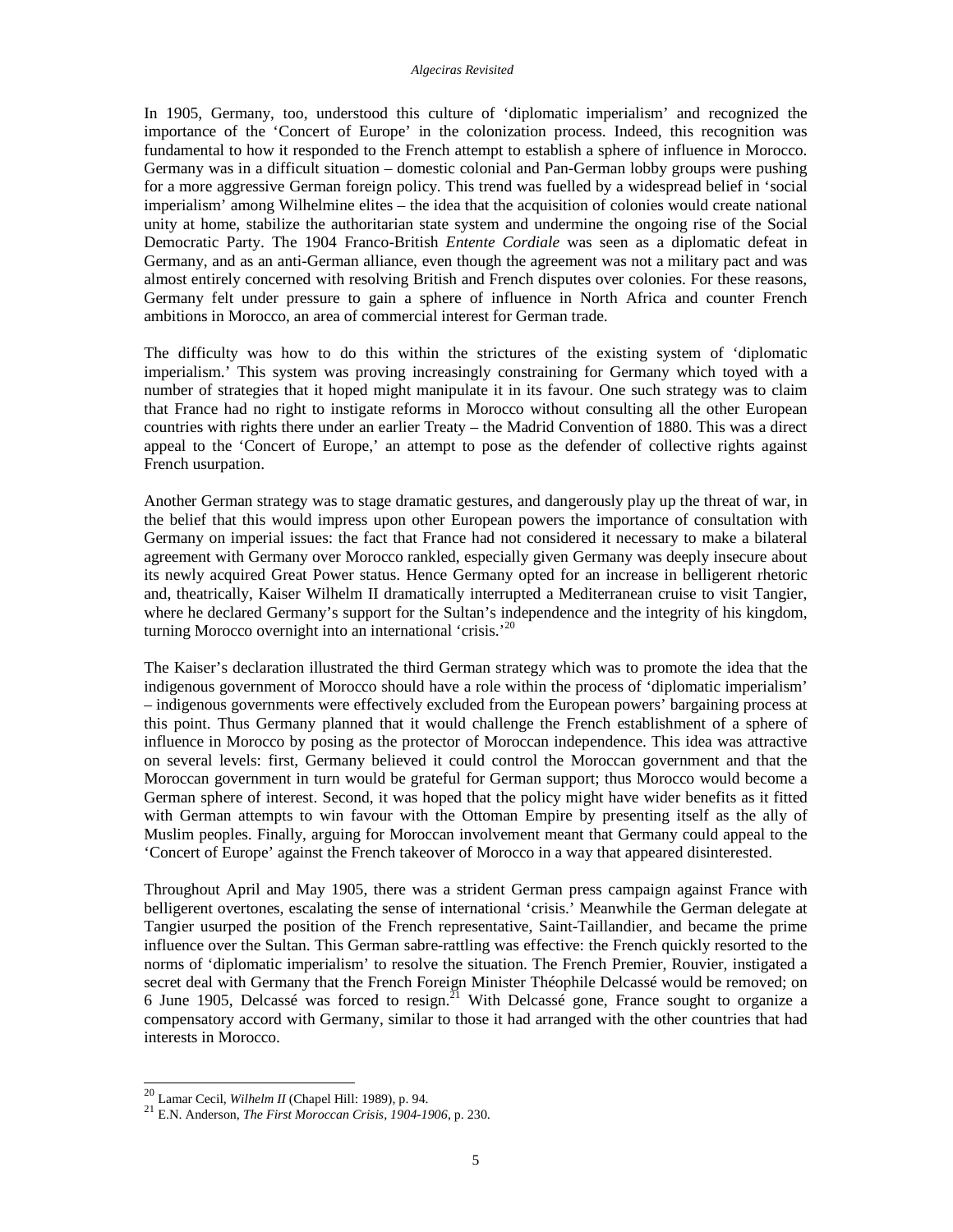At this point Germany had effectively won its objectives. However, it opted to go further and to try to use the system of 'diplomatic imperialism' to humiliate France. Effectively it appealed once again to the 'Concert' of European powers, refusing the French offer of a compensatory Franco-German deal, and insisting upon an international conference that would decide the future of Morocco. In addition, Germany demanded that the conference be convened by the Sultan and that a Moroccan delegation be included in the negotiations. Germany believed that the conference would isolate France and bolster its own position. The French finally agreed to a conference on 8 July 1905 and pre-conference negotiations took place in September as to the programme of reforms to be discussed.  $22$  On 28 September, the programme was agreed and sent to the Sultan. It was decided to hold the conference in Spain due to the anarchic situation in Morocco and because Spain had hosted the 1880 Madrid Convention. Twelve countries were invited to the conference, Morocco included. The conference duly opened in the town of Algeciras on 16 January 1906.

Several interim conclusions can be drawn at this point. First, in 1905 there was a well-established diplomatic system for managing European imperialist aims that could be resorted to in moments of crisis. This was a key reason why war did not break out over Morocco in 1905, despite the real agitation that the crisis unleashed. States could achieve their colonial ambitions through the system of 'diplomatic imperialism' without provoking European armed conflict. This process operated in conjunction with the European balance of power system – not in opposition to it.

Second, Germany was no novice, but an integral player within this system: it could, and did, use it to its advantage. "*Weltpolitik*, in other words, a diplomatic success, not war, was Germany's purpose in 1905," as the historian Hew Strachan has pointed out.<sup>23</sup> However, in 1905, Germany began to adopt increasingly radical measures that challenged the existing norms within the 'diplomatic imperialism' system – such as the theatrical belligerent gesture. This occurred because Germany was becoming increasingly frustrated with the existing diplomatic process for managing imperialism – it sought to gain greater leverage, although still operating within the norms of international conferences and negotiations.<sup>24</sup>

# **Imperialism and the Policing Question**

In light of the above evidence, it is necessary to reassess the role that imperialism actually played in creating European tensions in 1905-1906, as clearly such tensions could, and often were, successfully circumnavigated. To gauge the actual impact of imperialism, two key questions must be explored. First, how did the actual process of conference negotiation and broader diplomatic system facilitate imperialism, in a way that lessened the likelihood of European war? Second, was this process under strain in 1905-1906 or did it function successfully at Algeciras?

To turn to the first question in detail: the conference of Algeciras presents a fascinating insight into how European states 'managed' the imperial process. The European powers used Algeciras to seriously undermine Moroccan sovereignty by setting up and establishing European control of a Moroccan State Bank and by developing a non-indigenous police force, ostensibly to protect foreign traders. Thus the whole process of imperial takeover of Morocco was cloaked in the respectable language of international diplomacy. This occurred to such an extent that the Moroccan delegation went to the conference believing that the international powers would reduce French influence in Morocco and offer further loans for the Moroccan government's programme of reform.

The reality was very different. The police question in particular offers a clear example of how European states traded off imperial ambitions through negotiation in 1906. Both the British and the Germans made it clear that what was at stake at the conference was nothing less than the colonization

 $22$ Ibid.

<sup>23</sup> Strachan*, The First World War*, p. 16.

 $^{24}$  Ibid.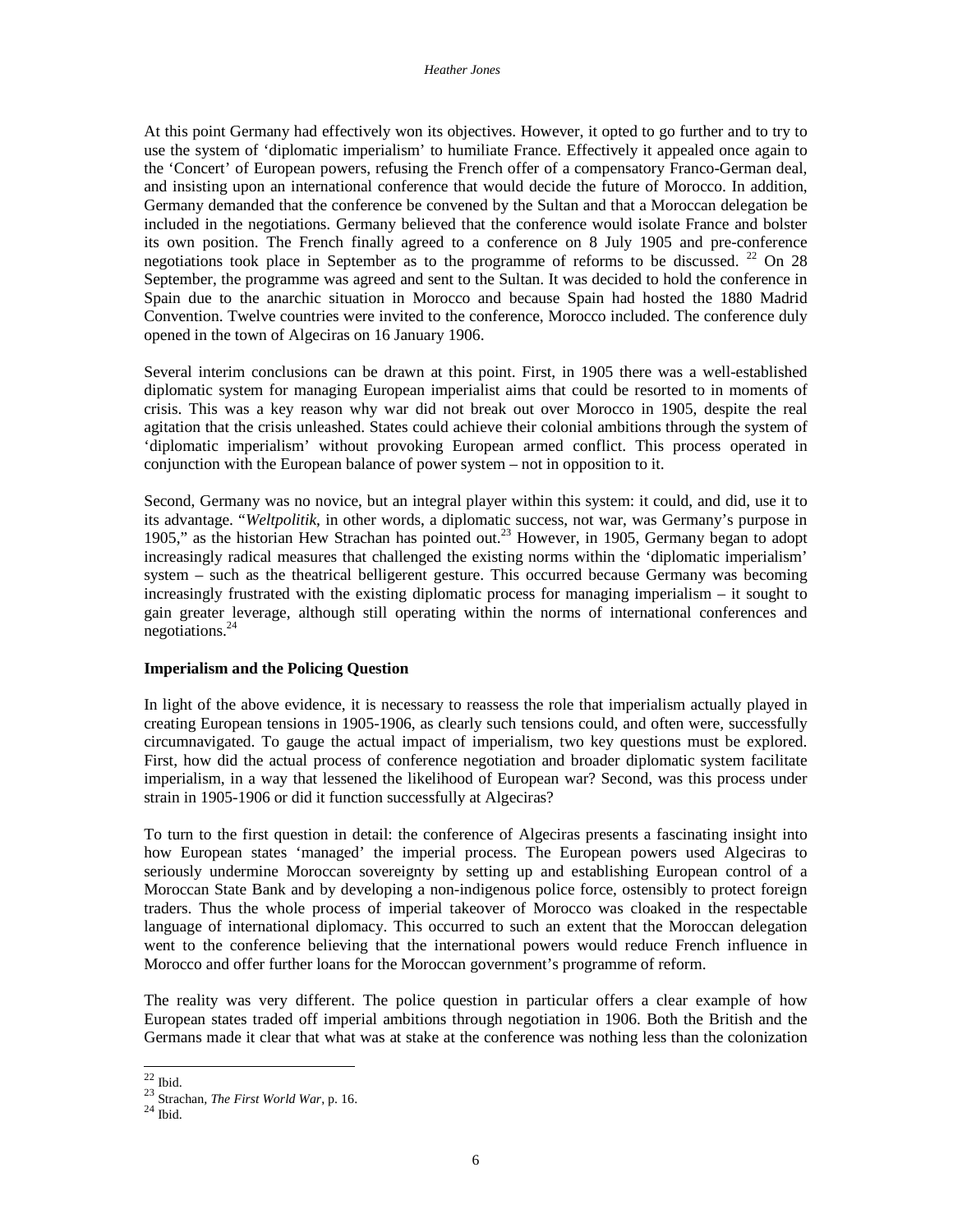of Morocco – a process which would begin through assigning a mandate for policing Morocco to a European power or powers. Friedrich von Holstein defined German Moroccan policy as follows:

Germany has no intention of making the settlement of the Moroccan question more difficult by trying to secure special privileges; on the other hand there is no reason to jettison legitimate economic interests, which Germany shares with other civilized nations in Morocco by conceding a general mandate [for policing] to France, that is by sacrificing Morocco to a process of Tunisification. 25

The British delegate in turn also understood the conference in terms of the progressive colonization of Morocco stating:

If I were France, I would be quite ready to surrender the police duties to anyone for a limited period provided I had predominant control over the bank and finance matters. I should have far more influence by holding the purse strings than I would have if I were cooped up with a few police in a coast town. 26

Thus the police question at the conference was really a question of the international 'Concert of European Powers' choosing Morocco's colonizer: the fact that Germany had insisted upon a delegation from Morocco being present made little difference to this reality. The Kaiser's championing of Moroccan independence proved to be only a German strategy to win colonial advantages for Germany in Morocco – the Moroccan delegation was left with no conference support. In fact, they were allowed very little influence at the conference at all as their presence was seen as "beneath the dignity of Europe," according to the leading French delegate Paul Révoil.<sup>27</sup> Révoil claimed that this was the view of many of the other delegates because of the Moroccans' lack of conference skills. This discontent leaked through to the press: the *Times* vociferously complained about the Moroccan delegation's lack of knowledge, particularly of diplomatic niceties.<sup>28</sup> The Moroccan delegates felt themselves "effaced."<sup>29</sup> They told the French that they believed that the Germans "should have been our advocates at Algeciras after the assurances they gave last summer and in reality it is they who now ask Europe to tie our hands and govern us."<sup>30</sup> To the *Times,* the Moroccan delegation explained: "we are not benighted savages. We have much to do before we can compare ourselves with you but we possess a civilization, a legal system and a religion deserving all respect. Why would they not let us speak?"<sup>31</sup> Thus through the allocation of a policing mandate, the conference allowed those powers interested in Morocco – France, Spain, Germany, and to some extent, Italy – to barter colonization rights among themselves.

The pre-conference diplomatic dealing reveals this process of imperialism through negotiation even more clearly: prior to Algeciras, the French delegate-designate to the conference, Paul Révoil, former *Ministre de France* in Morocco, visited Madrid, to discuss with the French Ambassador to Spain, Jules Cambon, how to deal with Spanish ambitions in Morocco at the conference.<sup>32</sup> In Madrid, several French strategies were established for handling the police question. The French believed that the Germans would make their proposals through the Moroccan delegation which they ascertained would oppose any power gaining a sole mandate to police Morocco, proposing instead that it be given to

<sup>25</sup> N. Rich and M. H. Fisher eds, *The Holstein Papers*, 4 vols, vol. 4 (Cambridge: 1963), no. 919, Holstein to Bülow, January 1906, p. 380.

<sup>26</sup> *British Documents on the Origins of the War*, G.P. Gooch and H. Temperley, eds (London: 1927), HMSO, 1926-1938, vol. III, no. 251, Nicolson to Grey, 21 January 1906.

<sup>27</sup> *Documents Diplomatiques Français*, vol. ix, part 2, Paul Révoil, Journal, p. 878.

<sup>28</sup> *Documents Dynama Processing*<br>28 *Times*, 21 and 29 January 1906.

<sup>29</sup> *Documents Diplomatiques Français,* vol. ix, part 2, Paul Révoil, Journal, p. 888.

<sup>30</sup> Ibid. See also no. 363, enclosure no. 1, report by M. Gaillard, 24 February 1906.

<sup>31</sup> *Times*, 31 January 1906.

<sup>32</sup> René G. Saint-Taillandier, *Les Origines du Maroc Français : Récit d'une Mission* (Paris : Plon, 1930), p. I.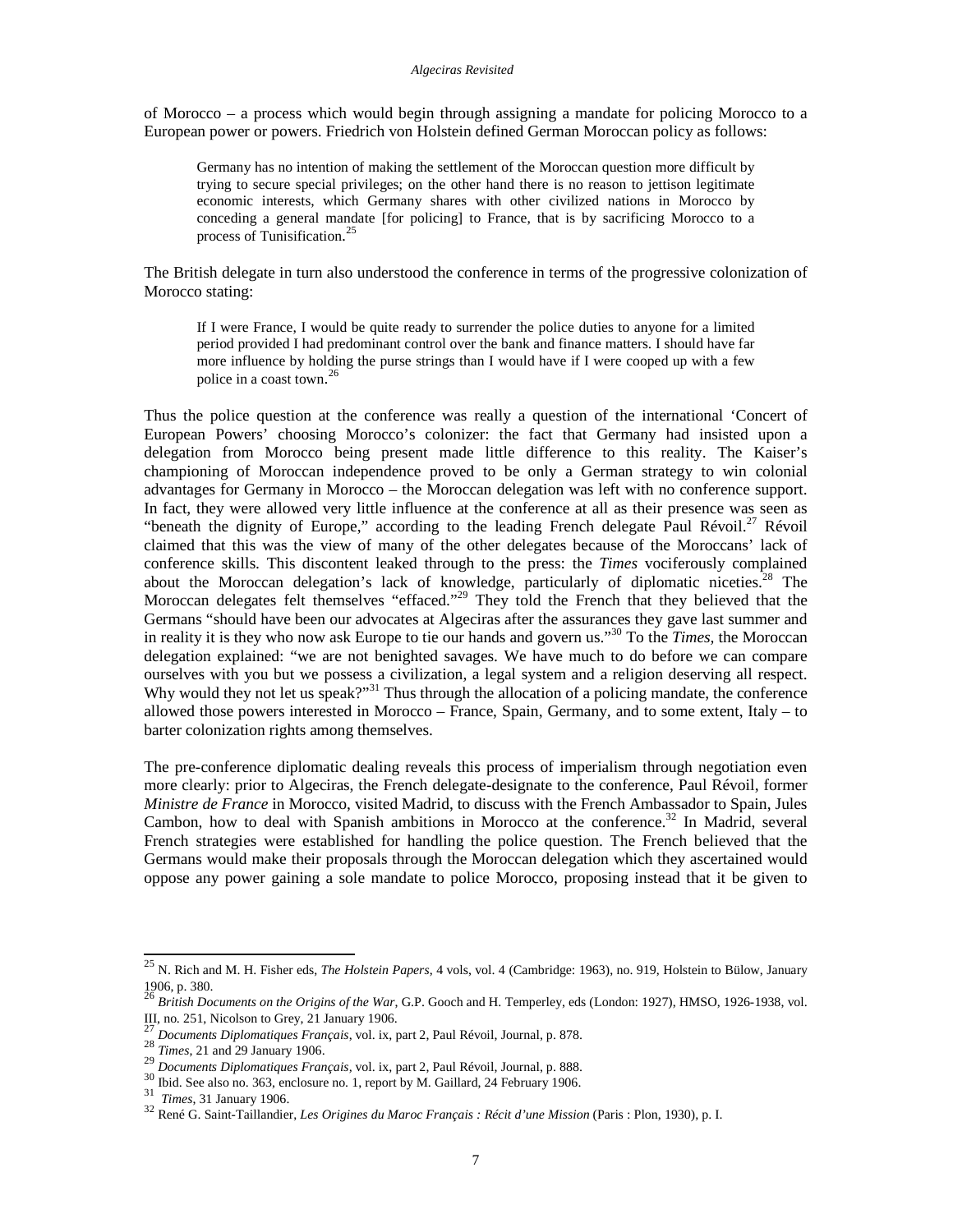several smaller powers.<sup>33</sup> To counter this, Jules Cambon recommended that France should not attempt to obtain a sole police mandate but would propose a shared Franco-Spanish one.<sup>34</sup> Spain had already contracted a Moroccan treaty with France and France had acknowledged Spanish rights in Morocco in the 1904 Entente.<sup>35</sup> To aid the French, the British delegate-designate to the Algeciras conference, Sir Arthur Nicolson and Basil von Bacheracht, the second Russian delegate-designate, concluded that the police question should be dealt with "entirely and solely as a matter affecting the security and safety of foreigners, whom the Moorish authorities were unable to protect."<sup>36</sup> Thus the process of dismantling Moroccan sovereignty and turning the state into a European colony occurred through negotiation – negotiations which utilized the existing structures of international European politics.

This was a fully conscious process whereby European states attending the conference of Algeciras facilitated the French colonization of Morocco – America was the only state that rejected the idea of dividing Morocco into spheres of influence.<sup>37</sup> The British in particular, following the Entente Cordiale, were very supportive of the French – their delegate Nicolson emphasizing that "all considerations of a political character and all reference to 'special interests' etc. should not be touched upon in discussion" in order to promote the French conference strategy of underlining France's pragmatic credentials for policing Morocco.<sup>38</sup> This emphasis on the practical side of the police problem would favour a Franco-Spanish mandate as these two powers alone claimed possession of the resources necessary to organize the police, such as colonial experience, geographical proximity and access to Muslim troops. $3$ 

Thus negotiation of the police question illustrates how tensions were carefully channelled within a diplomatic culture that allowed for imperial dispute to be overcome. However, we must now turn to the second question: do events at the conference of Algeciras reveal that this system of 'diplomatic imperialism' was under strain? Central to this question is the role of Germany in negotiating the police question at the conference.

The difficulty at Algeciras was *not* Germany's imperial aims – or even the fact that these caused international tension – the international system was designed to deal with this through diplomatic concessions, compensatory deals and bargaining. The problem that emerged was Germany's actual *practice* of diplomacy at the conference itself where it made a series of basic judgment errors in negotiating, largely due to incompetence. However, even this difficulty, of shoddy German negotiating blunders, did not ultimately prove insurmountable; although it strained tempers at the conference, it did not actually threaten the existing European system of managing imperialism through diplomacy.

The German position at the conference was that it wanted to preserve the 'Open Door' concept in Morocco which would allow it continued access to the Moroccan economy, with a view to later colonial gains. Overall, however, in terms of the final resolution of the police question at the conference, Germany failed to exploit certain moments of advantage, making a number of basic judgment errors – its practice of conference diplomacy was very poor at Algeciras. First, it initially refused to reveal its exact negotiating position on the police question which alienated the French and the other powers. Second, the Germans overestimated the likelihood that they could win Russian support for their position, believing that Russia, weakened by the Russo-Japanese war and the 1905 revolution, would retreat from world affairs, whereas in reality Russia wished to pursue an active role

<sup>33</sup> <sup>33</sup> *Documents Diplomatiques Français*, vol. viii, no. 323, Jules Cambon to Rouvier, French Minister for Foreign Affairs,  $4.1.1906$ .

This had already been mooted as a possibility in the French Foreign Office during the pre-conference negotiations, according to Norman Rich: Norman Rich, *Friedrich von Holstein*, *Politics and Diplomacy in the Era of Bismarck and Wilhelm II* (Cambridge: 1965) p. 735.

<sup>35</sup> *British Documents on the Origins of the War*, G.P. Gooch and H. Temperley, eds, (London: 1927), HMSO, 1926-1938, vol II, no. 417, Text of the Entente Cordiale, Article VIII.

<sup>36</sup> Bacheracht had previously been the Russian representative in Morocco. *The Times*, 6.3.1906.

<sup>37</sup> Anderson, *The First Moroccan Crisis,* pp. 384-385.

<sup>38</sup> *British Documents on the Origins of the War,* vol. III, no. 224, Nicolson to Grey, Madrid, 2.1.1906.  $^{39}$ Ibid.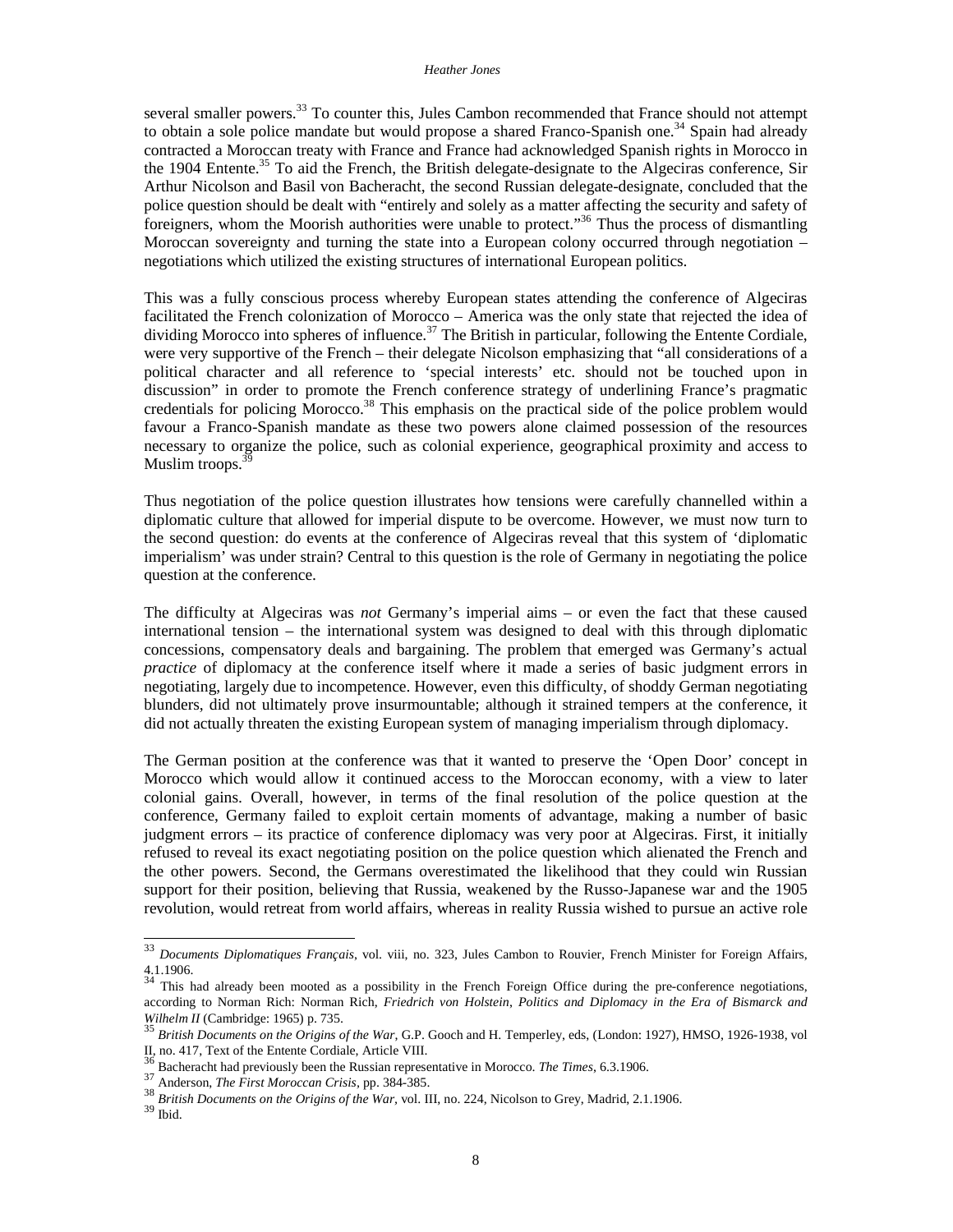#### *Algeciras Revisited*

at Algeciras to regain lost prestige.<sup>40</sup> Germany also expected Russia to show gratitude for the assistance Germany had given it during the Russo-Japanese war.<sup>41</sup> In reality, the Russian delegate to the conference, Count Cassini was keen to encourage Franco-Russian rapprochement.<sup>42</sup> Third, the German delegation could have used increasing Spanish dissatisfaction to greater effect to break the Franco-Spanish consensus on Morocco but failed to realize this. During the opening phase of the conference the Spanish had attempted to win greater concessions from France in Morocco by implying that Germany knew the secret terms of the Franco-Spanish Treaty.<sup>43</sup> The Franco-Spanish Treaty only dealt with French policing rights in the ports that would fall under the Spanish sphere of influence and the French feared that the Germans would offer Spain a separate deal on the other Moroccan ports, winning Spanish support. Germany failed to pursue this approach which could have proved successful – instead of winning Spain from France with concessions, it criticized the Spanish stance as pro-French.<sup>44</sup>

Finally, and most significantly, there was increasing confusion between Berlin and the German delegation at Algeciras. Berlin hoped for American support which meant that they ignored French private overtures aimed at a deal on the police whereby Germany could have obtained economic concessions in exchange for accepting the French proposal of a dual Franco-Spanish mandate; this Berlin obduracy greatly frustrated the German delegation on the ground at the conference.

The German delegation was hampered by the fact that, inspired by President Roosevelt's support of the open door policy in China and his friendly relations with the Kaiser the previous year, Bülow had sent three German police proposals to Washington hoping that America would adopt one of them as its preferred solution.<sup>45</sup> These three proposals were: that multiple powers would organize the police in several districts each with a port on the Atlantic; that a small power such as Holland or Switzerland would be entrusted with the whole of police organization; or that the Sultan would organize the police with the aid of volunteer officers – a move that would favour German colonization as the belief was that Germany would be able to influence the Sultan to appoint Germans to these posts. Bülow insisted to the German delegate Joseph Maria von Radowitz that the idea of accepting economic concessions from the French in exchange for Germany accepting the Franco-Spanish police mandate was not acceptable – Bülow believed that if the US intervened on the German side in the police question Germany could obtain her aims without making any concessions in exchange.<sup>46</sup>

It was a disastrous policy. For the German delegation at the conference it was clear that none of Bülow's proposals stood a realistic chance of success: at a meeting on 3 February between the leading German delegate, Radowitz, and the French representative Révoil, the French utterly rejected the idea of the Sultan having any control of the police. <sup>47</sup> The French insisted that only a Franco-Spanish mandate was acceptable. The American delegate Henry White and the Italian delegate Visconti Venosta both informed the German delegation that they supported the Franco-Spanish mandate.<sup>48</sup> The German delegation was aware that Berlin favoured Bülow's third proposal – but they also knew that the American delegate had informed his government that it was "unworkable and impracticable."<sup>49</sup> The German delegation tried without success to change Bülow's policy; Radowitz informed Berlin: "We can only repeat and urgently advise that the possibility of a solution involving French and

<sup>40</sup> *The Holstein Papers*, vol. iv, no. 919, January 1906, Holstein to Bülow, p. 380.

<sup>41</sup> Rich, *Friedrich von Holstein*, p. 688.

<sup>42</sup> *Documents Diplomatiques Français*, vol. ix, part ii, Paul Révoil Journal, p. 880.

<sup>43</sup> *Documents Diplomatiques Français*, vol. ix, part i, no. 38, Jules Cambon to Rouvier, 23.1.1906.

<sup>44</sup> *Documents Diplomatiques Français*, vol. ix, part i, no. 59, Jules Cambon to Rouvier, 26.1.1906. The French were sufficiently alarmed to consider revising the Franco-Spanish Treaty to include all the Moroccan ports.

<sup>45</sup> *Die Grösse Politik der Europäischen Kabinette*, vol. xxi, part I, no. 6965, Bülow to Radowitz, 26 January 1906 and vol.  $x$ xx, part ii, no. 6744, Bülow to Sternberg, 27 June 1906.

<sup>46</sup> *Die Grösse Politik der Europäischen Kabinette*, vol. xxi, part i, no. 6973, Bülow to Radowitz, 30 January 1906.

<sup>47</sup> *Documents Diplomatiques Français*, vol. ix, part ii, Paul Révoil, Journal, p. 882.

<sup>48</sup> *Die Grösse Politik der Europäischen Kabinette*, vol.xxi, part i, no.6984, Radowitz to the German Foreign Office, 5.2.1906; *Documents Diplomatiques Français*, vol. ix, part ii, Paul Révoil, Journal, p. 887.

<sup>49</sup> *British Documents on the Origins of the War*, vol. III, no. 275, Nicolson to Grey, 11.2.1906.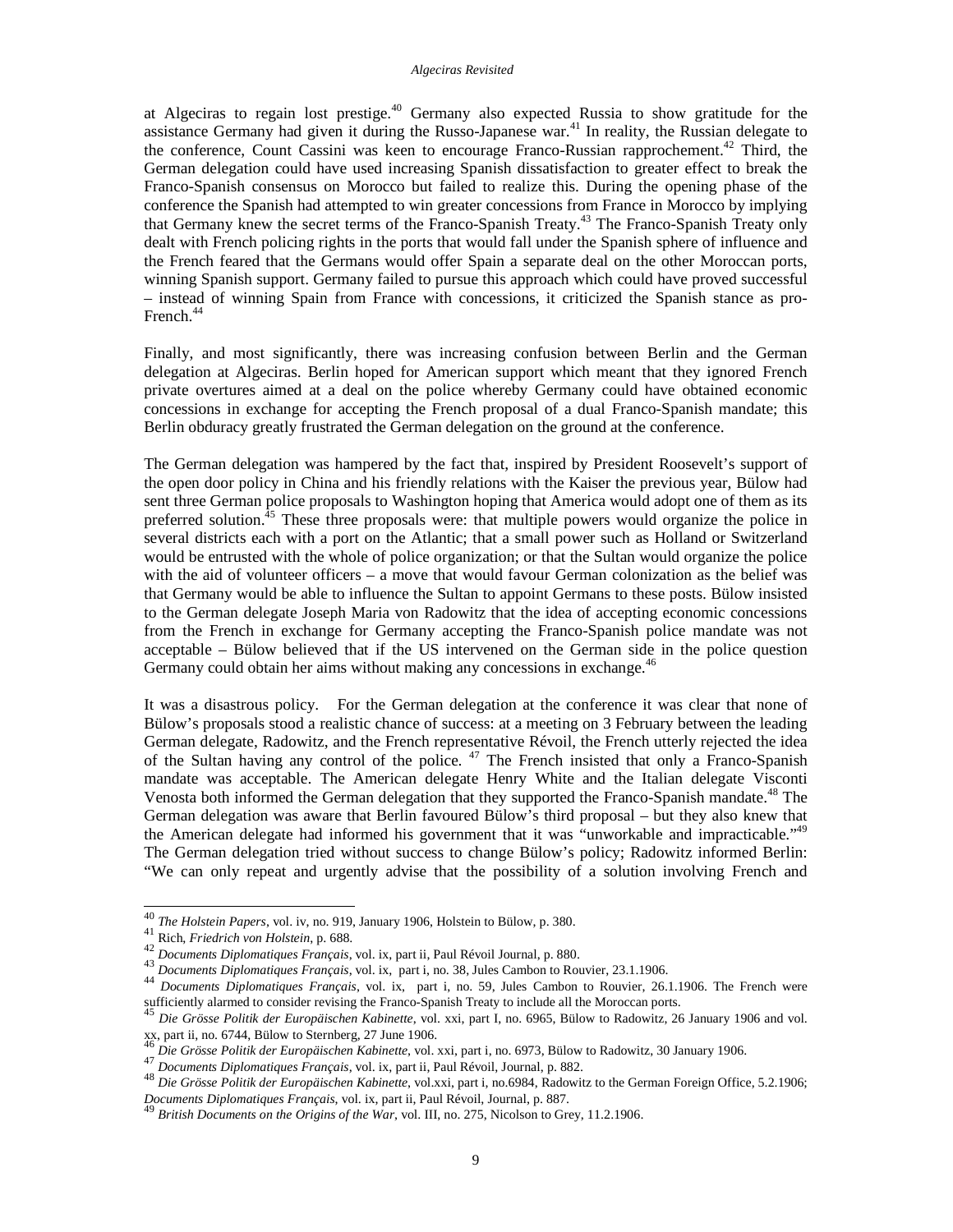Spanish officers with guarantees for the sovereignty of the Sultan and equality for all be considered."<sup>50</sup> The German delegation also informed the French secretly that they favoured compromise but that Berlin would "not permit them to make any concession."<sup>51</sup> The unrealistic nature of Bülow's policy alienated the other powers present at the conference who generally perceived the idea of the Sultan having control of the police as unacceptable.

Bülow's adamant position was in part due to interference by the Kaiser. Holstein in a letter on 7 February remarked that "it is difficult for us to negotiate *for this reason*: because H.M., with all his desire for peace, is holding fast to his well-known position of 31 March. He would take it very much amiss if we 'sold the Sultan out to France.'"<sup>52</sup> The Kaiser himself wrote that if the Spanish King did not "inform me about the agreement with France over Morocco, and if Spain – by supporting France helps to jettison the Conference, then I will not pay a visit to Madrid this year! I am so much older than that lout that he at least owes me that!"<sup>53</sup> The result of this crass interference was stalemate – which aggravated the other European powers and led some to fear that the conference might even break down. $54$ 

Ultimately, Germany was forced to compromise on the police question and presented a proposal through the Austro-Hungarian delegation that the Sultan would control the police, but would appoint French and Spanish instructing officers in seven of the eight main Moroccan ports; the eighth port, Casablanca, was to be policed by another minor European power. An inspector from a minor power would also inspect police at all the other ports. The French stalled for time, refusing to concede the right to police Casablanca to a minor power and on 12 March, Bülow panicked and overruled Foreign Office advisors, instructing the German delegation to give way on the Casablanca issue.<sup>55</sup> This was yet another strategic blunder by Bülow as by this point, the other powers had accepted the Austro-Hungarian proposal and supported the German position on Casablanca. The mood was that Germany had made concessions and now France should do likewise; the French were actually considering ceding when, on 26 March, Germany withdrew her demand that a neutral police force be appointed at Casablanca.<sup>56</sup> Berlin had no desire to pursue the police question any further and Germany yielded on this point in return for concessions on who controlled the Moroccan state bank.<sup>57</sup>

Thus in the final conference agreement on policing, French and Spanish police were provided for in eight Moroccan ports with a weak inspectorate from a minor European power at Tangier. This ultimate compromise was scarcely dramatic – France had entered the conference with policing rights already established in three Moroccan ports and left with sole rights in four, hardly an enormous gain. The conference had also negotiated key roles for a number of countries in the Moroccan state bank – it would not be entirely under French influence. The final result of the conference – the Act of Algeciras – was communicated to the Sultan for approval and signed on 7 April 1906. The Moroccans had been presented with a *fait accompli* that allowed European states to effectively proceed with the usurpation of Moroccan sovereignty.

Thus, in many respects, the policing question at the Algeciras conference reveals a very straightforward process of horse-trading among the Great Powers – a system of 'diplomatic imperialism' that was relatively robust and able to withstand the sabre-rattling radicalization of Germany's *Weltpolitik* Foreign Policy that had unleashed the First Moroccan Crisis the previous year.

<sup>50</sup> <sup>50</sup> *Die Grösse Politik der Europäischen Kabinette*, vol. xxi, part i, no. 6990, Radowitz to the German Foreign Office, 9.2.1906. <sup>51</sup> *Documents Diplomatiques Français,* vol. ix, part ii, no. 359, Révoil to Rouvier, 5.3.1906.

<sup>52</sup> *The Holstein Papers,* vol. iv, no. 931, Holstein to Radolin, 7.2.06.

<sup>53</sup> *The Holstein Papers*, vol. iv, no. 933, Kaiser Wilhelm to von Bülow, 11.2.1906.

**EXECUTE THE FLUISHER STATES OF THE ORIGINAL STATES OF THE ORIGINAL STATES.**<br> **British Documents on the Origins of the War**, vol. III, no. 288, Grey to Nicolson, 15.2.1906.

<sup>55</sup> *The Holstein Papers*, vol. iv, no. 948, Memorandum by Holstein, 29.3.1906.

<sup>56</sup> *British Documents on the Origins of the War*, vol. III, no. 338, Nicolson to Grey, 10.3.1906; *Documents Diplomatiques Français,* vol. ix, part ii, Paul Révoil, Journal, pp. 947-948.

<sup>57</sup> *The Holstein Papers*, vol iv, no. 946, Bülow to Holstein, 25.3.1906.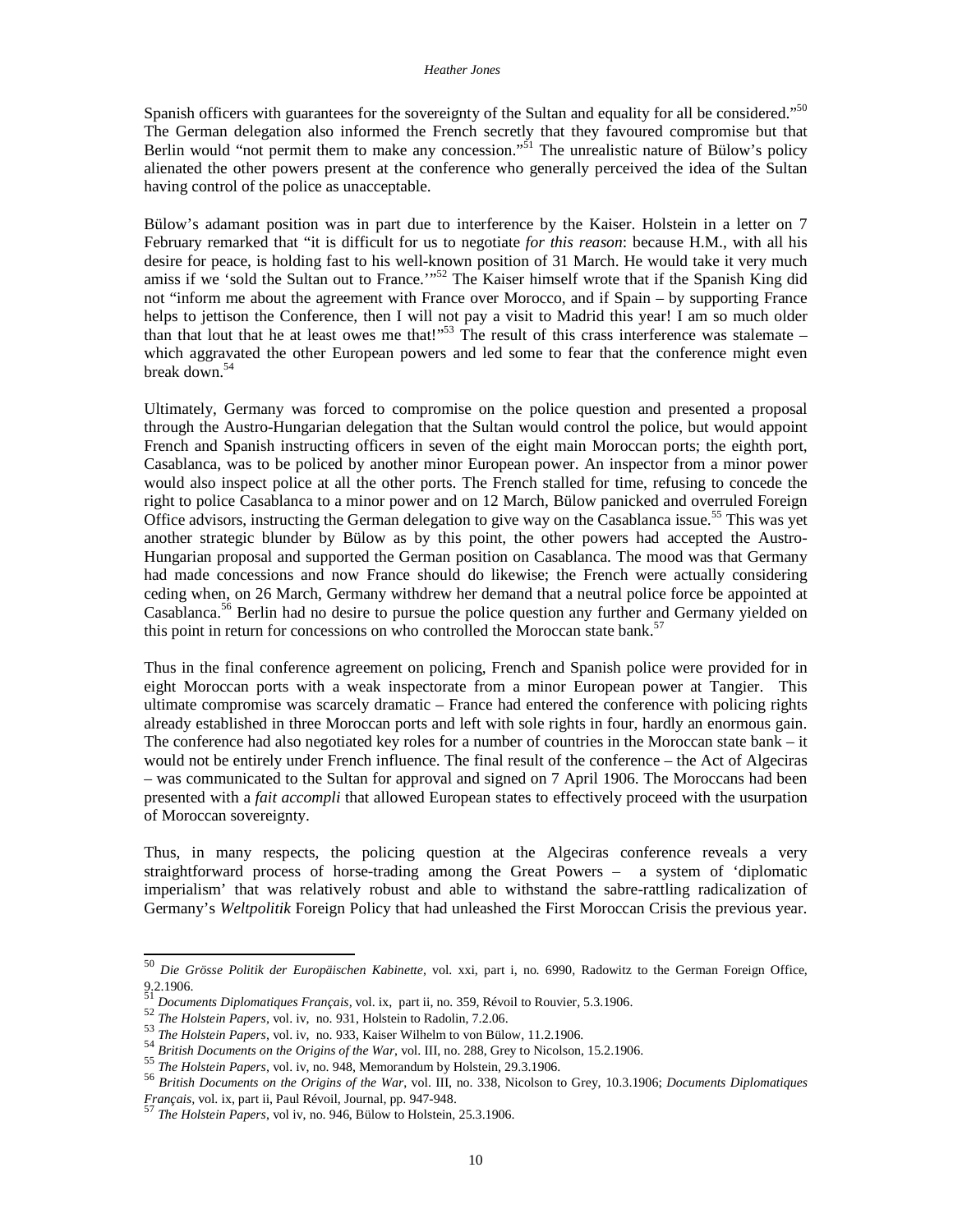The Algeciras conference successfully resolved the crisis without war, while also facilitating the smooth advance of the colonization of Morocco. In terms of the advance of imperialism, the conference was a success: Europe's crisis resolution system for easing imperial tensions had worked yet again.

However, at a deeper level, the conference hinted at longer-term changes that posed an increasing challenge to the continued functioning of this diplomatic system. The first was the alliance system. At Algeciras, the French, British and Russians shared information and acted to advance each other's goals; the Austro-Hungarians, in turn, supported Germany. To what extent this increasingly rigid European alliance structure was compatible with the existing *modus operandi* of diplomatic imperialism remains to be explored through further research; what is clear is that it had changed the room for manoeuvre. Thus at the conference of Algeciras we can see how diplomatic changes *within* Europe led to tensions within the European system for managing imperialism, rather than the other way around.

Second, the conference revealed an alarming lack of German diplomatic skill. Germany's blunders at Algeciras were largely due to incompetence but they alarmed the other powers and they highlighted that Germany's attempt in 1905-1906 to reform the existing norms of the 'diplomatic imperialism' system from within – in order to accelerate the process of imperialism in Germany's favour – was extremely unwise. Germany lacked the procedural ability in diplomatic practice at this point to successfully carry this policy through. There can be little doubt that a more skillful approach to the police question, accepting French economic concessions in exchange for yielding earlier on French and Spanish control of the police, could have gained Germany more imperial advantages.

Ultimately, this was why Algeciras was portrayed as a German defeat in the international press, even though the results of the conference itself were relatively modest and did not particularly damage German interests in Morocco itself. It was the revelation that other states had not automatically supported Germany at the conference that caused alarm in the German press. Internationally, too, the idea of conference politics was looking increasingly elite and remote in an age of mass national political mobilization – there was press frustration at the length of time that the Algeciras negotiations were taking.<sup>58</sup> In Germany, colonial lobby groups wanted rapid results: the existing complexities of the European system of diplomatic imperialism frustrated them. This may help to explain the more forceful German reaction during the Second Moroccan Crisis in 1911.

### **Conclusion – the legacy for 1914**

 $\overline{\phantom{a}}$ 

There are several key conclusions that can be drawn from this analysis of the conference of Algeciras. The first is that imperialism, in itself, did not necessarily inevitably ensure war in Europe. Crisis management processes were effective; there was a system for dealing with imperial tensions and this system worked. Algeciras illustrates this process extremely clearly and it thus forces us to reassess the idea that imperialism in itself seriously undermined the European 'Concert of Powers.' In reality, the 'concert' interacted quite successfully with the European imperialist drive: the 1906 conference revealed how complex, and indeed robust, the system of negotiated imperialism actually was. In 1906, the great powers proved perfectly capable of negotiating a potential imperial clash without recourse to war, despite strong economic competition in Morocco. There has been much debate about the nature of the imperial world order and its relation to violence; no less a personage than Lenin hypothesized that imperial rivalries would lead to war between the Great Powers in the colonies.<sup>59</sup> In fact, at Algeciras, an alliance between the two main colonial competitors in Morocco, France and Spain, was consolidated. Colonial competition thus did not inevitably create long-term tensions, such as those seen between France and Germany or lead to war: as long as a system of 'diplomatic imperialism' – obtaining territories through a sophisticated process of diplomatic bargaining – operated, imperial

 $^{58}$  GStA, I, Nachlass Radowitz, D.J. 15b, CNr 2 Bd. 2, Radowitz's press cuttings, no. 187 and 188.

<sup>59</sup> V.I. Lenin, *L'impérialisme stade suprême du capitalisme* (Pantin: [1917] 2001).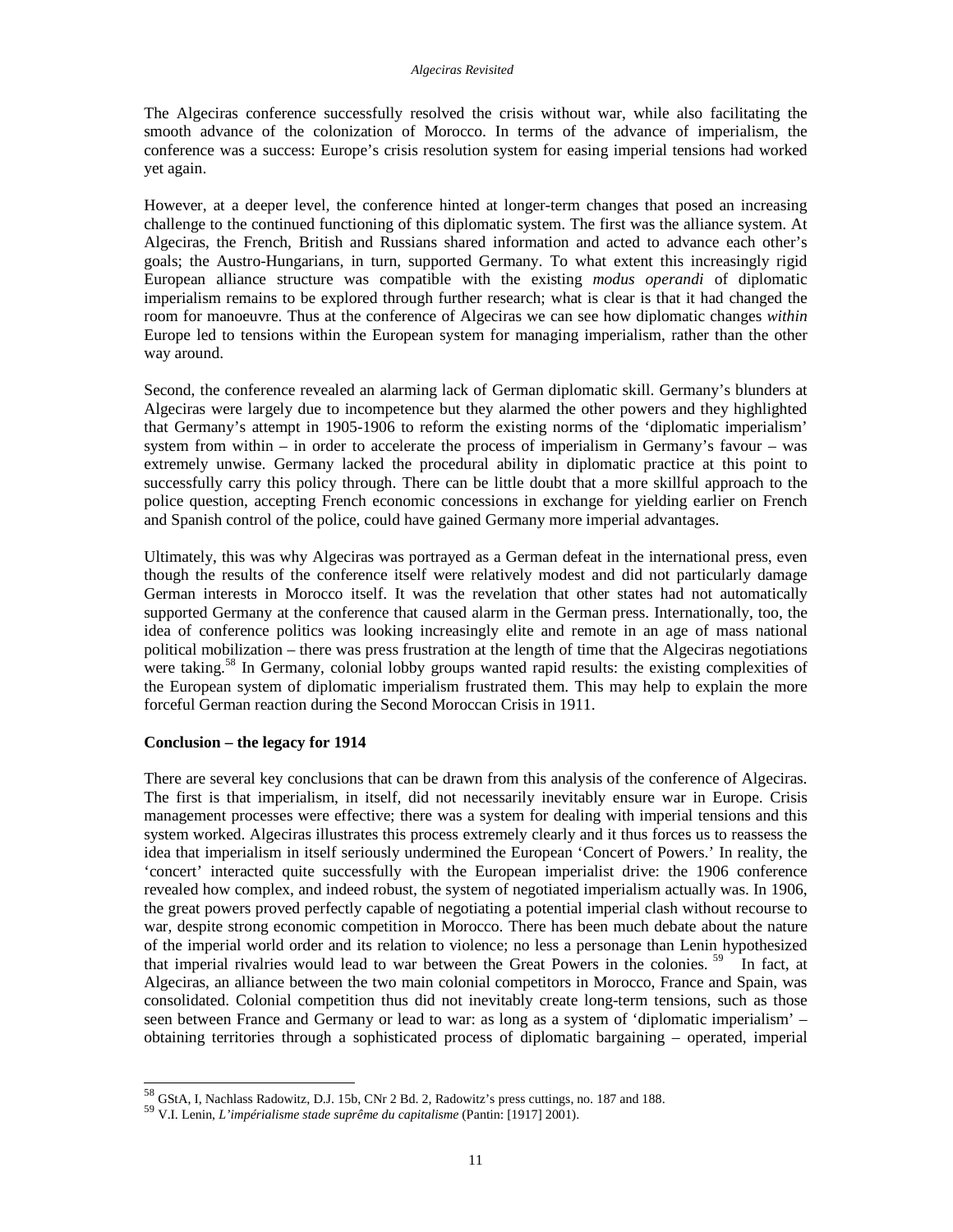tensions could be successfully surmounted. It was only when this system failed catastrophically that problems arose. And, overall, this international system showed itself relatively sound at Algeciras in 1906.

However, if the workings of the international system, with its mediation structures established to channel grievances into diplomacy, functioned effectively in 1906, they were facing new challenges. Algeciras revealed that there was the potential for tension between the rapidly evolving alliance system in Europe and the existing system of diplomatic imperialism – the concert system for channeling imperialism could only work if the Great Powers were free to wheel and deal in the national self-interest and were not uniformly and permanently divided into two opposing alliance camps. However, this clash was not rigid at this point: Russia and Italy in particular acted out of opportunism rather than any fixed alliance. But the sharing of conference information between the British and French delegations was significant. This did not amount to German isolation in 1906; however, it did highlight that the evolving web of alliances had an increasing potential to hamper more traditional pragmatic bargaining over imperial acquisitions and that Germany was peculiarly concerned about this process, in comparison to other powers. A particularly marked German fear of isolation, a sensitivity which was more acute than that of the other participants, was also evident in Germany's flawed idea that it could break the Entente between Britain and France at Algeciras. This policy led to confusion between Germany's imperial agenda for Morocco and its policy towards internal European alliances – a confusion which its delegation never resolved.

It was these German concerns and the changes in German imperial policy that stemmed from them, that marked the most significant challenge to the international system to emerge at Algeciras. Although Germany went into the conference an integral part of the European Great Power framework, carrying out colonization through international bartering in the same way as the other states, its increasing tendency in 1905-6 to threaten war in Europe over colonial acquisition differed from its peers. At Algeciras, Germany began to break away from the agreed European strategy of diplomatic coordination of imperialism, largely in frustration at its inability to make the system work to rapidly create German colonies, in the way that Bismarck once had. In reality, this inability to play the system was due in a large part to a disastrous loss of German diplomatic competence at the Algeciras conference. However, Germany did not see the outcome in these terms, blaming the other powers for conspiring against it. Thus the problem that emerged in 1905-1906 was not Germany's imperial aims in themselves – these could have been facilitated through the diplomatic system and, indeed, Germany recognized this by calling for a conference in the first place – it was rather that Germany appeared unable to understand how to use international negotiation to consolidate its imperial policies and increasingly inclined to paranoid judgments rather than accurate analysis of the diplomatic realities. What led to this particularly incompetent performance remains unclear - this must be the subject of future research. But the increased role of the Kaiser, leading to disunity and confusion within the German delegation regarding Germany's actual policy, was probably one factor; Berlin's surprising refusal to heed the advice of its professional diplomats at the conference was another. Regardless of the causes, however, the outcome was that Germany increasingly rejected the system of 'diplomatic imperialism' after Algeciras. Thus it is no exaggeration to suggest that the conference of 1906 was a significant turning-point in German imperial policy before the war: the new incompetence it revealed, coupled with the inability to channel German imperial aims through the system of international diplomacy, marked a key shift in the *political* practice of German imperialism that occurred at the same time as the shift in German military practice seen in the Herero and Nama wars of the same period. Therefore, although the overall international system was relatively strong in 1906, problematic trends had begun to emerge.

This German incompetence at Algeciras left a significant legacy. Germany mistakenly attributed failure at the conference to other European states deliberately isolating it. In reality, its own diplomatic blunders were to blame and, even then, when looked at objectively, the outcome at Algeciras scarcely amounted to a major, or insurmountable, international 'isolation' of Germany. This was an argument made in hindsight – particularly after the First World War as European states sought to trace back causes for war into the prewar period. In fact, France was prepared to negotiate concessions with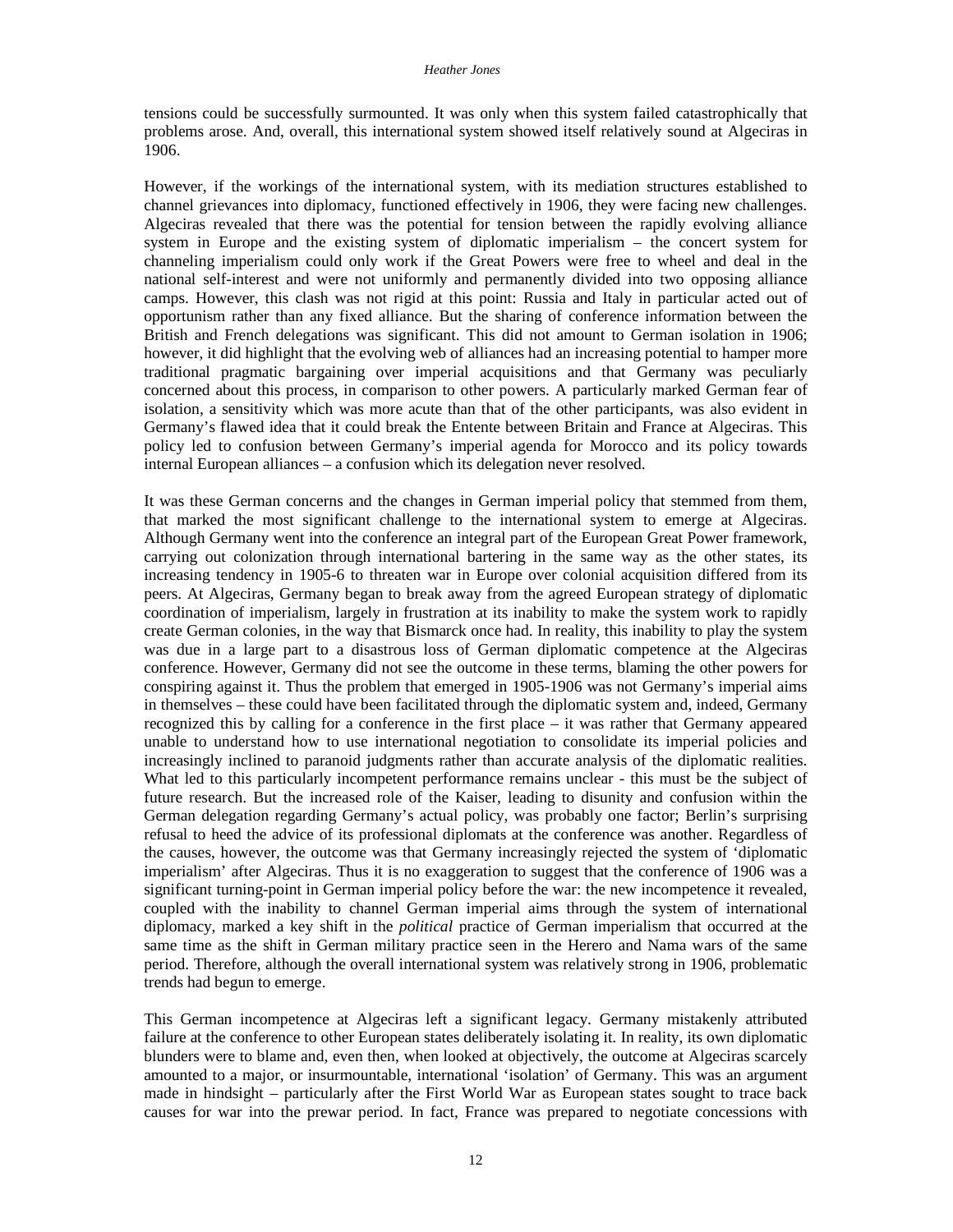#### *Algeciras Revisited*

Germany throughout the conference and the other powers accepted a final compromise that was not that different to the status quo at the beginning of negotiations, nor even particularly detrimental to German trading rights in Morocco. The German perception of Algeciras, however, was heavily coloured by the promotion of a negative view of the conference in the German nationalist press which undermined the image of the existing international diplomatic system. Bülow's attempt to distract attention from his own policy shortcomings regarding the conference, by over-emphasizing the international isolation of Germany driven by France, did not help. This image of Algeciras had consequences in July 1914 - making it less likely that crisis conference resolution would be considered. The German memory of Algeciras associated international conferences with diplomatic humiliation.

This memory ultimately may provide us with a final clue as to why the existing system of European diplomatic crisis resolution, which was relatively robust in 1906, shattered so suddenly in July 1914. Of course, the crisis in July 1914 concerned European states, Serbia and Austro-Hungary, not overseas colonial acquisitions. This raised the stakes considerably. However, the option of negotiation failed dramatically in July 1914 – with Germany and Austro-Hungary swiftly pushing for war and unwilling to consider international conference mediation. Under this pressure, the crisis resolution system collapsed, marking a clear break with prewar norms. As David Stevenson and Holger Afflerbach have argued:

World War I marked an abrupt departure from previous trends in European political culture, not their continuation or automatic outcome. Historians who declare, after the event, that World War I (or any other war) was inevitable, and build into any prehistory of a war the path of inevitability, repeat the same mistake, which was called already in 1914 a "monstrous proposition," over and over again. If this train of thought is persuasive, important revisions of received accounts are needed to present prewar developments more accurately and to nuance the impression of ever intensifying European great-power antagonisms. 60

Revisiting the Conference of Algeciras must be part of this reassessment.

Heather Jones Max Weber Fellow 2007-2008

<sup>60</sup> Holger Afflerbach and David Stevenson, "An Improbable War? The Outbreak of World War I and European Political Culture Before 1914" in Afflerbach and Stevenson eds, *An Improbable War,* p. 10.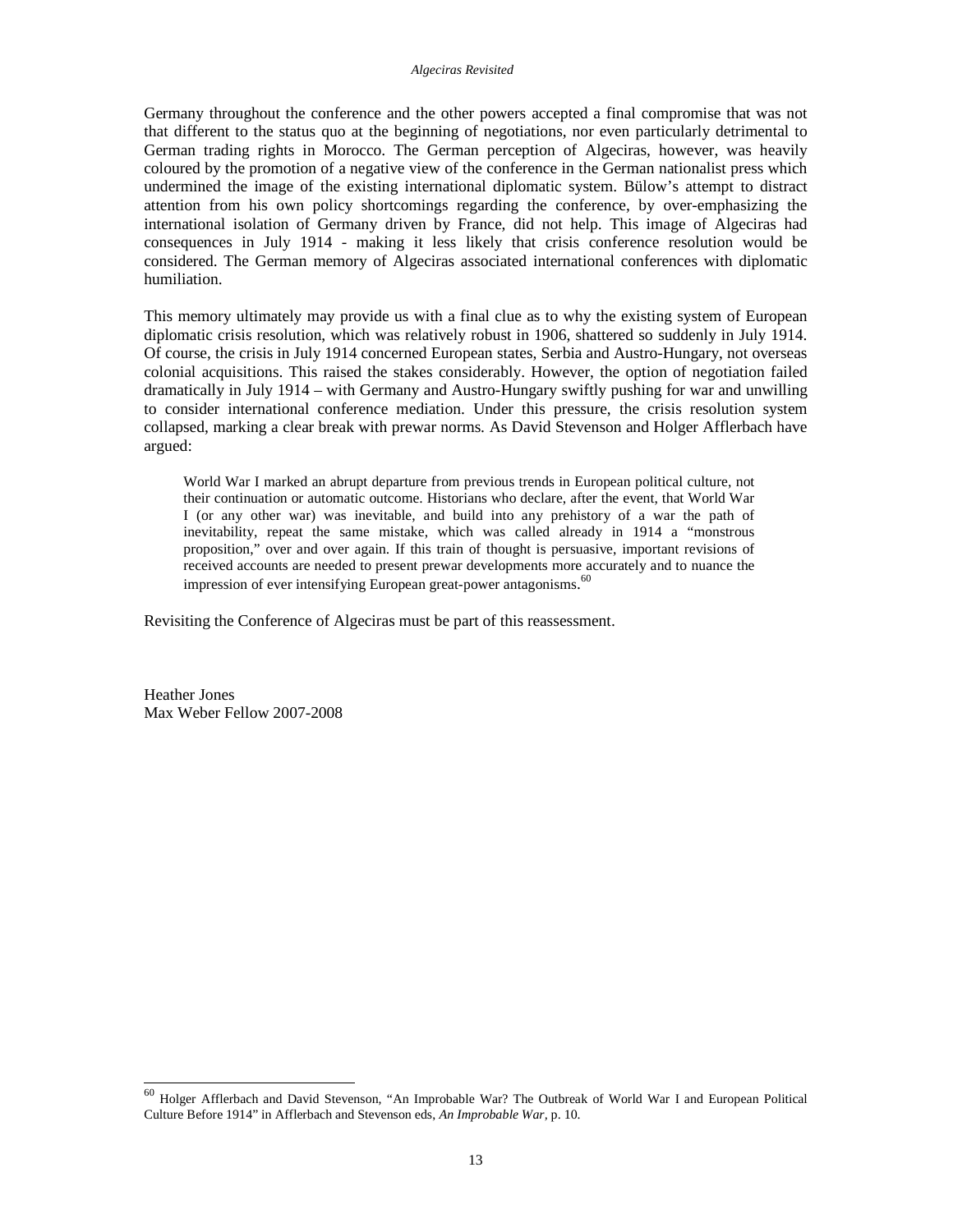# *Bibliography*

# **Primary Sources**

# **Archive Material**

# **Geheimes Staatsarchiv Preussischer Kulturbesitz (GstA), Berlin-Dahlem**

Archive of Joseph Maria von Radowitz, German Ambassador in Madrid and German representative at the Conference of Algeciras I Nachlass Radowitz D.J. 15 b Personal Papers and Agenda AI Nr 30 desgl. 1906 Newspaper Cuttings C Nr 2 Bd.2 Zeitungsausschnitt 1906-1907 Also: Zeitungsausschnitte des Berliner Lokalanzeigers über die Reise des Kaiserpaars, März bis Mai, 1905. (Tanger) BPH Rep.53.F.III.d.Nr 5

### **Bundesarchiv, Berlin**

Jahresberichte des Konsulate Marokko, Nov 1903- Nov 1906. B.Arch. AA R901 Kons-Afrika 5. Bd.2 Nov.03 - Nov.06 53792 (microfilm 69820) Abt.I 1869-1920

# **Official Publications**

## **French**

*Documents Diplomatiques Français 1871-1914*. 2 série, 1901-1911, (Paris: 1930) vols 8, 9i, 9ii, Ministère des Affaires Étrangères. Commission de Publication des Documents relatives aux origines de la guerre de 1914.

Révoil, P., Journal: Janvier-Avril 1906, Appendix 1 to *Documents Diplomatiques Français*, vol. 9, part 2.

#### **British**

*British Documents on the Origins of the War,* G.P. Gooch and H. Temperley, eds, (London: H.M.S.O., 1926-1938), vols 2- 3 (1927).

# **German**

*Die Grosse Politik der Europäischen Kabinette 1871-1914,* eds, Johannes Lepsius, Albrecht Mendolssohn Bartholdy, Friedrich Thimme, Sammlung der Diplomatischen Akten des Auswärtigen Amtes, (Berlin: 1922-27), vol. 21, part i

*German Diplomatic Documents 1871-1914*. Selected and translated by E.T.S. Dugdale Headlam-Morley 1928-31. 4 volumes (London: 1969) vol. 3, pp.209-249.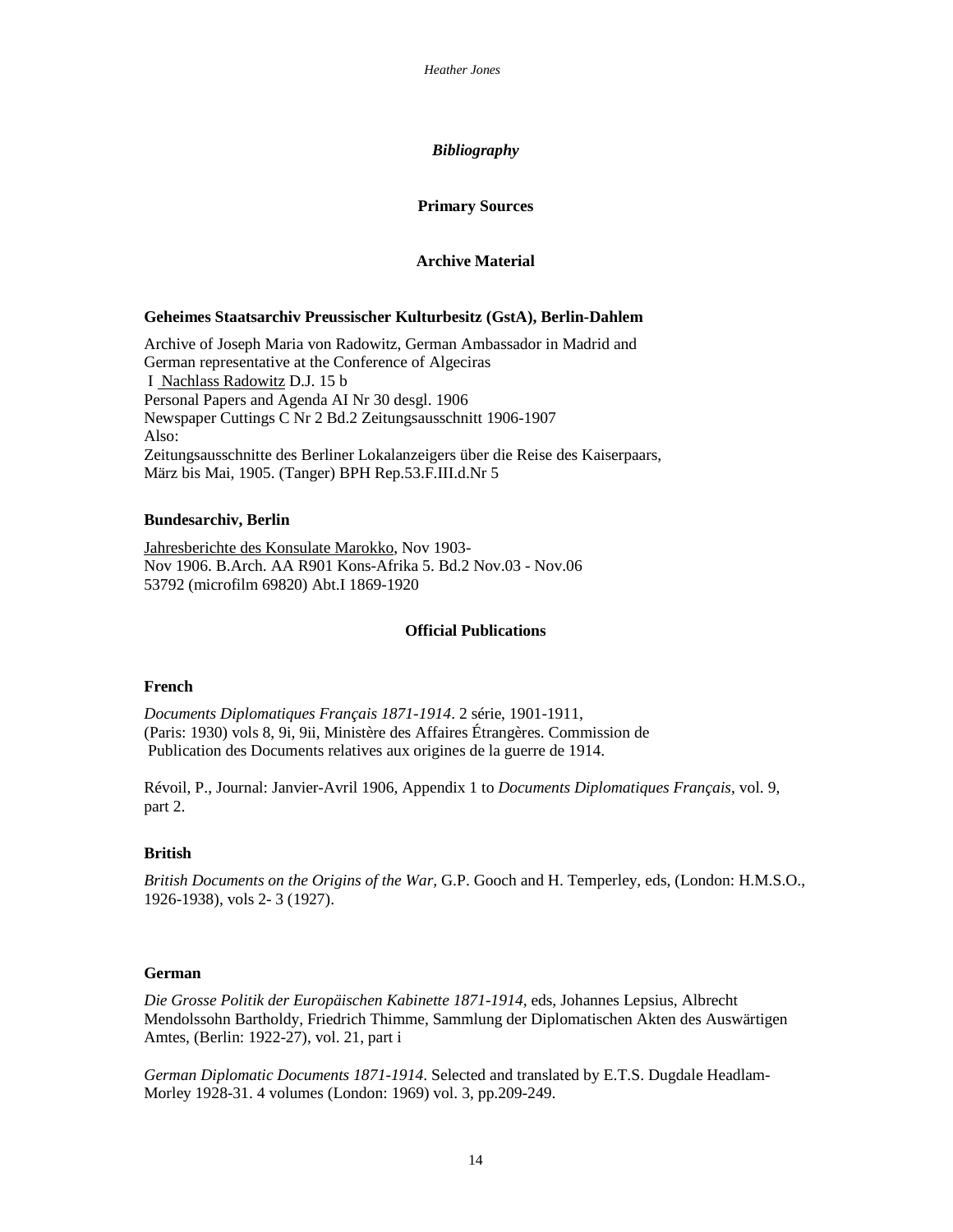*The Holstein Papers*, edited by N. Rich and M. H. Fisher, 4 volumes, (Cambridge: 1963), vol. 4.

#### **Newspaper Sources**

*The London Times,* January - April 1906

#### **Secondary Sources**

- Abun-Nasir, Jamil, *A History of the Maghrib* (Cambridge: Cambridge University Press, 1975), pp.292-303.
- Afflerbach, Holger and David Stevenson, *An Improbable War? The Outbreak of World War I and European Political Culture Before 1914* (New York; Oxford: Berghahn Books, 2007).

Albertini, Luigi, *The Origins of the War of 1914*, 2 vols, vol. 1 (London: 1952).

Anderson, Eugene N., *The First Moroccan Crisis 1904-1906* (Chicago: 1930).

- Andrew, Christopher, *Théophile Delcassé and the Making of the Entente Cordiale* (London, 1968).
- Baumgart, Winfried, *Imperialism: Idea and Reality of British and French Colonial Expansion 1880- 1914* (Oxford, 1982).
- Berghahn, Volker R., *Imperial Germany 1871-1914. Economy, Society, Culture and Politics* (Oxford: 1994).
- Bülow, Prince Bernhard von, *Memoirs*, 2 vols (London, 1931).

Butler, Geoffrey, "Anglo-German Rivalry at the Algeciras Conference," in P. Gifford and Wm. Roger Louis eds, *Britain and Germany in Africa: Imperial Rivalry and Colonial Rule* (New Haven: Yale University Press, 1967).

Carr, William, *A History of Germany 1815-1945* (London: 1969).

Cecil, Lamar, *Wilhelm II* (North Carolina: 1989).

Cooke, James J., *New French Imperialism 1880-1910. The Third Republic and Colonial Expansion*  (Newton Abbot, 1973).

Eastman, Anthony F., "The Algeciras Conference," in *The Southern Quarterly* (1969), pp.185-205.

Epstein, Klaus, "Erzberger and the German Colonial Scandals: 1905-1910,"in *The English Historical Review,* no.74 (1959), pp.637-685.

Eubank, K., *Paul Cambon. Master Diplomatist* (Oklahoma: 1960), pp. 98-142.

Gann, L.H. and Duignan M., eds, *Colonialism in Africa 1870-1960*. *The History and Politics of Colonialism,* vol.1 (Cambridge: 1969).

Geiss, Immanuel, *German Foreign Policy 1871-1914* (London: 1976).

Gerwarth Robert and Stephan Malinowski, "Der Holocaust als 'kolonialer Genozid'? Europäische Kolonialgewalt und nationalsozialistischer Vernictungskrieg,' *Geschichte und Gesellschaft*, 33, 2007, pp. 439-466.

Grey, Viscount of Fallodon, Edward, *Twenty Five Years 1892-1916,* 2 vols (London: 1925)*,* vol.1. Hamilton, Richard F. and Holger Herwig, eds, *The Origins of World War I* (Cambridge: 2003).

Haldane, R.B., *Before the War* (London: 1920).

Harris, W.B., *Morocco That Was* (London: 1921) pp.104-159.

Herwig, Holger, ed., *The Outbreak of World War I: Causes and Responsibilities* (Lexington; Toronto: 1991).

Hewitson, Mark, *Germany and the Causes of the First World War* (New York; Oxford: Berg, 2004).

Hinsley, F.H., ed., *The Foreign Policy of Sir Edward Grey* (Cambridge: 1977).

- Hull, Isabel V., *Absolute Destruction. Military Culture and the Practices of War in Imperial Germany* (Ithaca; London: Cornell University Press, 2005).
- Joll, James, *The Origins of the First World War* (London: 1992).

Kehr, Eckart, *Economic Interest, Militarism, and Foreign Policy in Germany* (London: 1977).

Lerman, Katherine, *The Chancellor as Courtier: Bernhard von Bülow and the Governance of Germany 1900-1909* (Cambridge: 1990).

May, E. R. and S. R. Williamson, Jr, 'An Identity of Opinion: Historians and July 1914,' *Journal of Modern History,* issue 2, vol.79 (2007).